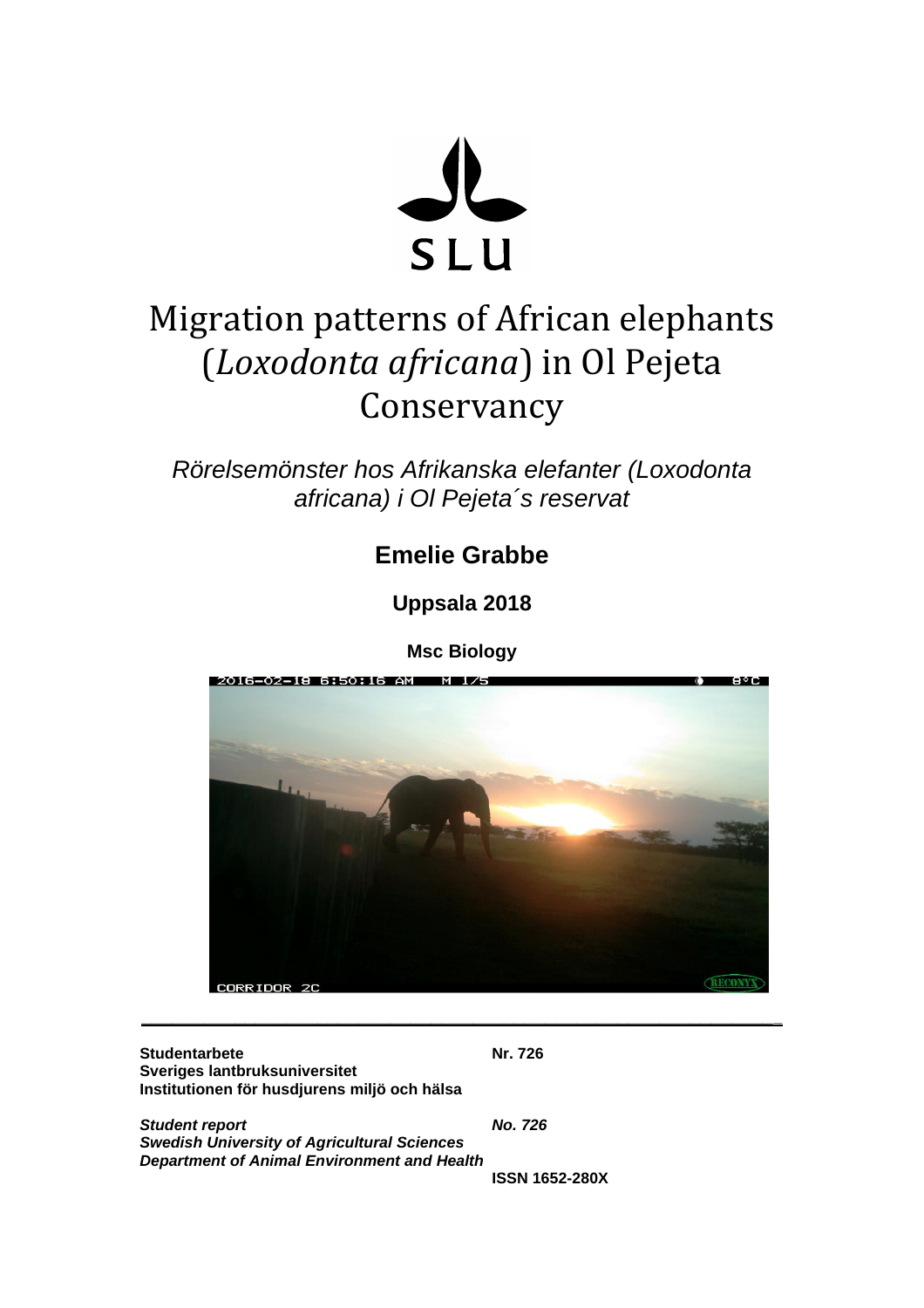

# Migration patterns of African elephants (*Loxodonta africana*) in Ol Pejeta Conservancy

*Rörelsemönster hos Afrikanska elefanter (Loxodonta africana) i Ol Pejeta´s reservat*

# **Emelie Grabbe**

Studentarbete, Uppsala 2018

# **Avancerad nivå D, 30 ETCS, Degree project in Biology**

**Handledare:** Jens Jung, Department of Animal Environment and Health, P.O.B 234, 532 23 SKARA **Examinator:** Jenny Yngvesson, Department of Animal Environment and Health, P.O.B 234, 532 23 SKARA

**Nyckelord:** Elephants, migration, moon phase, nocturnal and diurnal variation, seasonal variation, human-elephant conflict

**Serie:** Studentarbete/Sveriges lantbruksuniversitet, Institutionen för husdjurens miljö och hälsa, nr. 726, ISSN 1652-280X

> **Sveriges lantbruksuniversitet** Fakulteten för veterinärmedicin och husdjursvetenskap Institutionen för husdjurens miljö och hälsa Box 234, 532 23 SKARA **E-post:** hmh@slu.se, **Hemsida:** www.slu.se/husdjurmiljohalsa

I denna serie publiceras olika typer av studentarbeten, bl.a. examensarbeten, vanligtvis omfattande 7,5-30 hp. Studentarbeten ingår som en obligatorisk del i olika program och syftar till att under handledning ge den studerande träning i att självständigt och på ett vetenskapligt sätt lösa en uppgift. Arbetenas innehåll, resultat och slutsatser bör således bedömas mot denna bakgrund.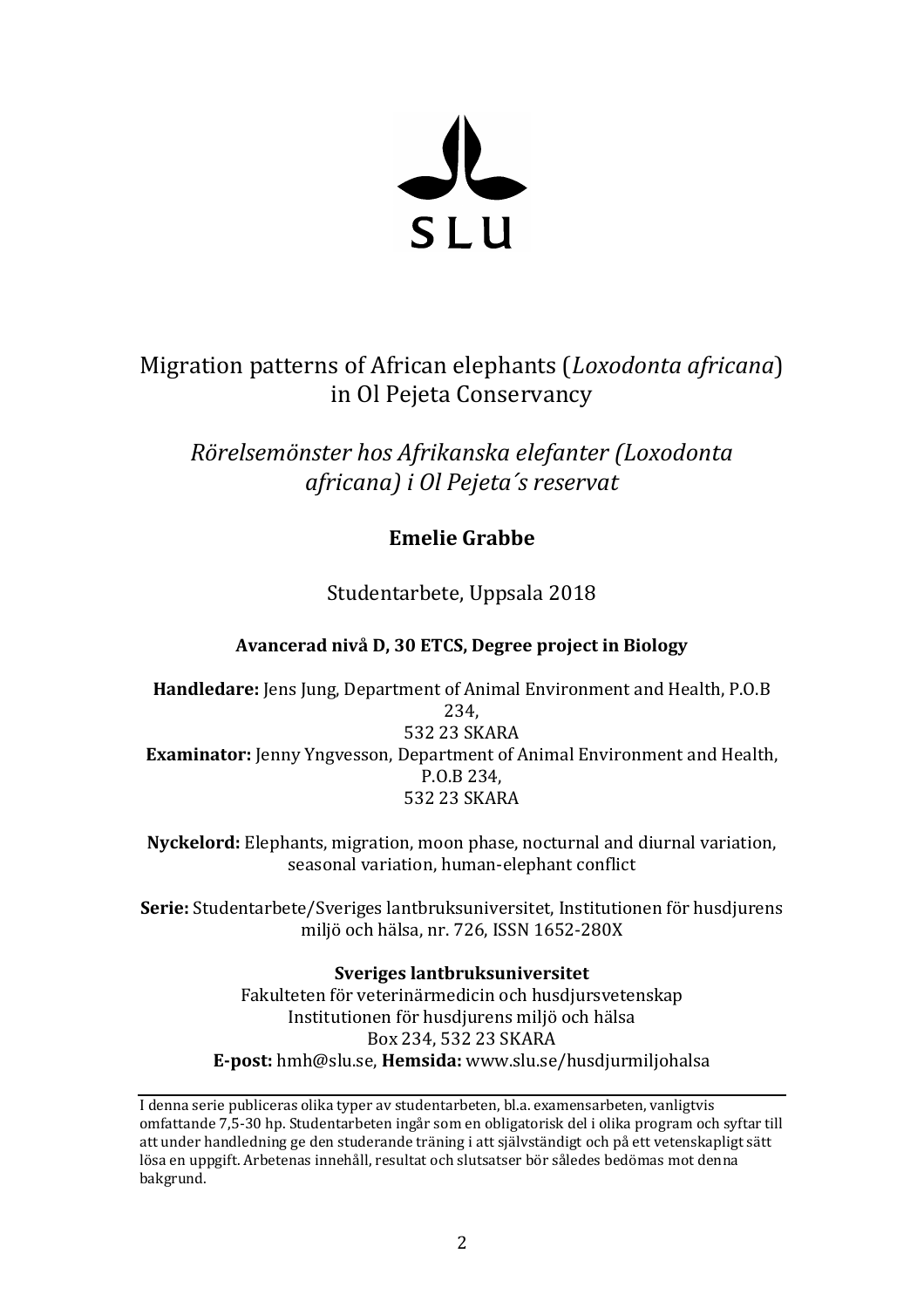# **Table of content**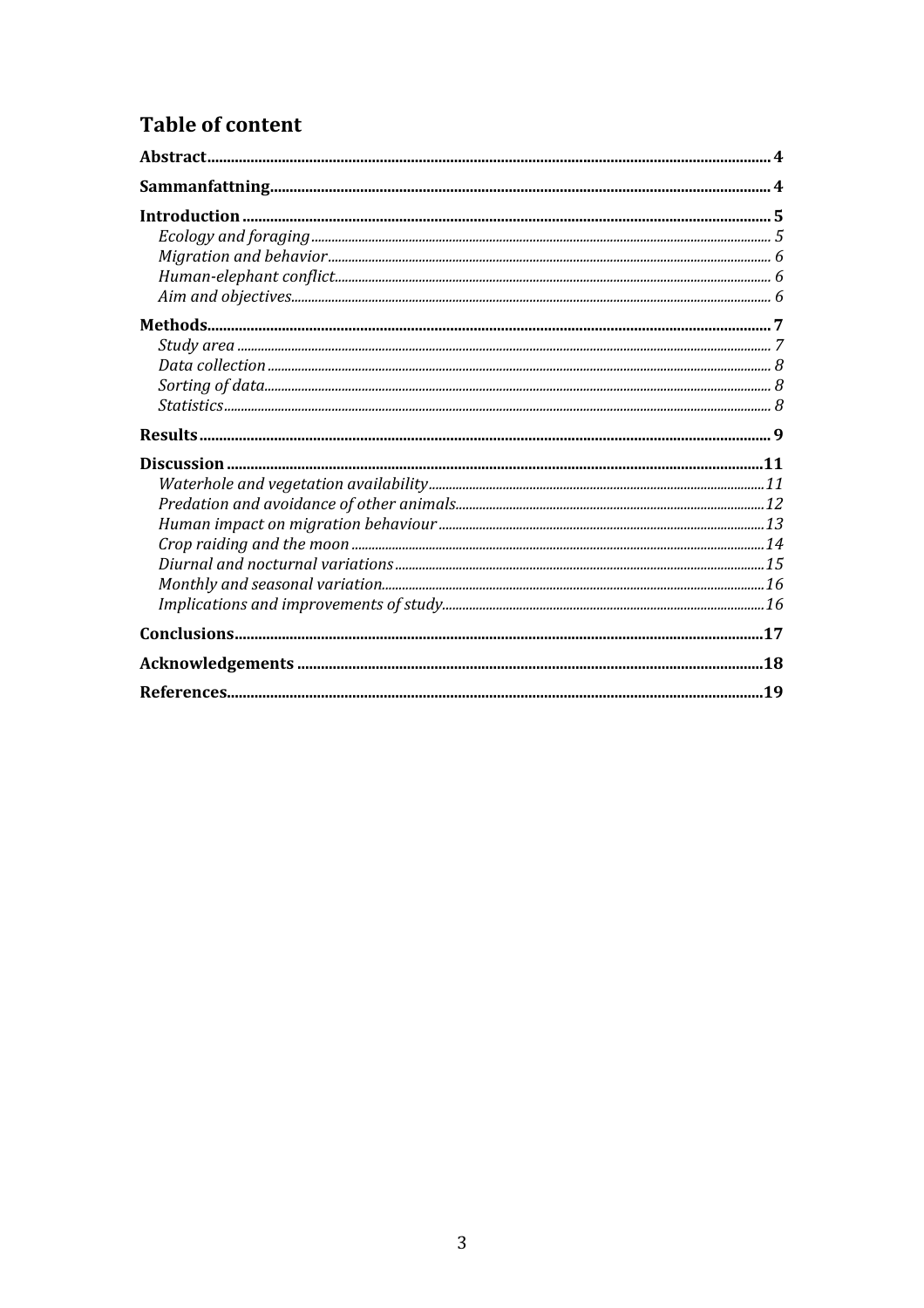# **Abstract**

Migration is important for many animals survival; however, due to human impact the animals get more restricted. The African elephant (*Loxodonta africana*) is a keystone species and dependant on long-distance movement. When the migration is restricted this can cause conflicts, for example more habitat destruction or crop raiding. In this study I document elephant migration patterns in and out of Ol Pejeta Conservancy, Kenya. Camera-traps were used in order to register the passages that later were compared with data of moon phase, rainfall, month and time of the day. There was a variation in activity depending on time of day and month of the year. Moon phase effected the migration when using only the passages occurring during night (between 19pm - 7am). The amount of rainfall during the previous seven days effected migration as well but not amount of rainfall during the previous 30 or 90 days. Possible explanations of why the elephants migrate are water, food, human impact such as settlements and predation by especially lions. Because the study only used camera-traps at the boarder of the conservancy it is difficult to get a full picture of why the elephants migrate and where they go and come from. By only having one year of data there can also be hard to find a seasonal variation, which also makes the task a bit harder. In order to confirm why the elephants migrate in and out of Ol Pejeta Conservancy, more information with partly different methods is needed.

# **Sammanfattning**

Migration är viktigt för många djur, men på grund av människors påverkan blir djuren mer begränsade. Afrikanska elefanten (*Loxodonta africana*) är en nyckel art och väldigt beroende av att kunna migrera långt. När deras migration blir begränsad kan detta skapa konflikter och till exempel mer förstörelse av naturliga habitat eller åkrar. I denna studie dokumenterar jag elefanternas migrationsmönster in och ut ur Ol Pejetas reservat, Kenya. Kamerafällor användes för att kunna registrera antal passager som sedan jämfördes med data på månfas, mängd regn, månad och tid på dagen. Det fanns skillnader i aktiviteten för olika timmar på dygnet och för olika månader på året. Månfas påverkades endast när passager under natten (mellan 19-7) jämfördes. Även nederbörd under de senaste sju dagarna påverkade migrationen, dock inte nederbörd under de föregående 30 eller 90 dagarna. Möjliga förklaringar av elefanternas migration är vatten, mat, mänsklig påverkan som t.ex. bosättningar och predation av speciellt lejon. Eftersom att denna studie bara använt kamerafällor längs gränsen av reservatet är det svårt att få en fullständig bild av varför elefanterna migrerar och vart de går och kommer ifrån. Genom att bara ha ett års data kan det dessutom vara svårt att upptäcka en variation för regnperioder, vilket också försvårar uppgiften. För att kunna fastställa varför elefanterna migrerar in och ut från Ol Pejetas reservat behövs mer information med delvis andra metoder.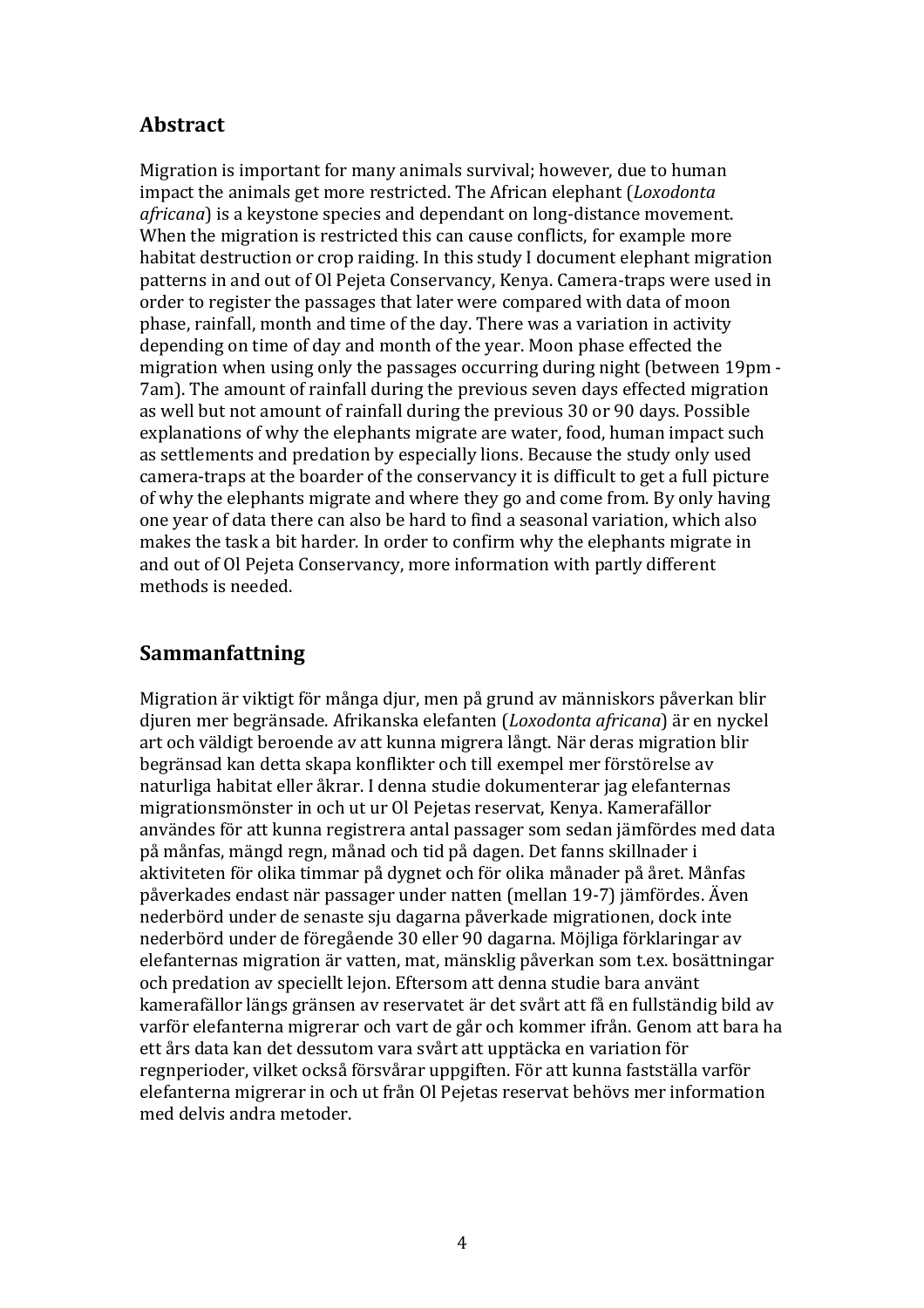# **Introduction**

Migration occurs over a wide range of animal taxa and is important for survival and reproductive success (Lennox *et al.*, 2016). Many factors affect migration in animals, such as seasonal changes (Madsen and Shine, 1996), environmental factors such as availability of food, shelter, breeding (Dingle and Drake, 2007), predation risk, competition and climate (Jachowski and Singh, 2015). Other factors that influence migration are temperature, wind and humidity (Cahn, 1925). Ecosystems benefit from many animals moving between habitats which make the systems more resilient to disturbance over time (Lennox *et al.*, 2016). This in turn can affect population size, nutrient transport and growth of vegetation and can affect ecological characteristics such as community structure, population size or carrying capacity, community interactions between nutrient transport and vegetation growth and predator-prey dynamics (Wall *et al.*, 2013). However, long-distance movement have been lost or is threatened by human activity, such as habitat destruction and barriers (Bauer and Hoye, 2014). The whole ecosystem can be affected if a species can no longer maintain a longdistance movement (Wall *et al.*, 2013) One animal that is adapted to longdistance movement (Graham *et al.*, 2009) and is affected by habitat loss is the African elephant (*Loxodonta africana*).

#### **Ecology and foraging**

The elephant is a keystone species and has an important role in the food web (Graham *et al.*, 2009; Kohi *et al.*, 2011). Elephants are also considered to be ecosystem engineers (Jones *et al.*, 1994), by destroying and disturbing trees and shrubs they affect the ecosystem. This causes changes of the vegetation by redistributing and improving available biomass for herbivores that feed at lower heights, which have an affect population dynamics (Kohi *et al.*, 2011). Elephants are considered to be "*vulnerable*" according to the IUCN Red List (2008). The hunting of elephants for ivory used to be the main reason of the species decline and also why there are so few elephants now compared to before (WWF, 2017). However, fragmentation and loss of habitat is a major problem since long distance movement is affected (WWF, 2017). A reduction of areas to migrate and availability for seasonal migration is likely to cause more habitat destruction and biodiversity loss from the protected areas the elephants live in (Poole *et al.* 1996).

Elephants are mixed feeders (Shannon *et al.*, 2013) and consume the highest amount per day of all terrestrial herbivores (Pretorius *et al.*, 2012). Their diet is seasonally variable where during the wet season they prefer green grass and herbs (O'Connor *et al.*, 2007) and switch to browsing during the dry season (Codron *et al.*, 2011). Elephants can change the landscape while foraging by reducing plant biomass, changing species composition and increasing nature patches (Vogel *et al.*, 2014). These transformations made by elephants have consequences for animals that are dependant on certain vegetation and are a concern in areas dominated by elephants. By browsing, debarking, breaking of branches and pulling up trees from the ground the elephants cause a decline of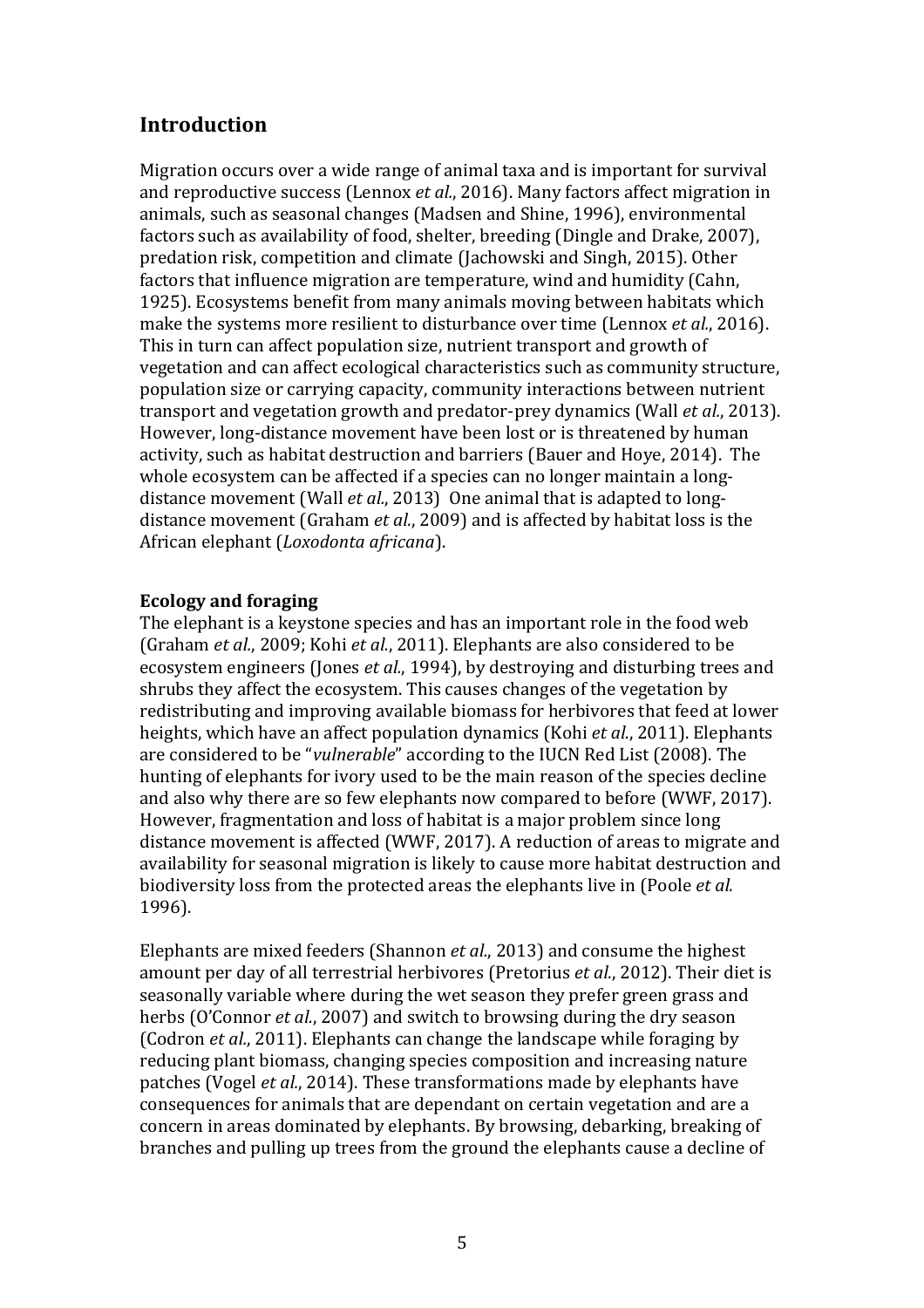the abundance of large trees; this is most common in areas with a high density of elephants (Vogel *et al.*, 2014).

#### **Migration and behavior**

Elephants can migrate over long distances (Galanti *et al.*, 2006); the migration is seasonally variable, temporally complicated and closely linked with rainfall events (Cushman *et al.*, 2005). They generally move between different habitats (Blanc, 2008), for example savanna, grasslands, dense forest and sometimes desert. Migration is affected by environmental factors (Poole *et al.* 1996), for example elephants are more concentrated around waterholes during dry seasons and more dispersed during the wet season due to the higher amount of available waterholes (Loarie *et al.*, 2009b; Verlinden & Gavor 1998). There is also a difference between individuals: elephants that come from a dry place generally migrate more and over larger areas than elephants from a more wet area (Loarie *et al.*, 2009b). In order to avoid the warmest time of the day elephants are more active during the night (Loarie *et al.*, 2009b). This behavior is also a way to avoid people, which is most likely due to human activity and poaching (Shannon *et al.*, 2009). Social behavior such as musth can also affect migration (Schulte, 2000). Food and water resources are temporally and spatially patchy, therefore elephants need to migrate long distances to specific areas at specific times in order to survive (Cushman *et al.*, 2005). Elephants can also migrate in order to raid crop fields (Gadd, 2005; Harich *et al.*, 2013; Thouless and Sakwa, 1995), for example maize (Kikoti *et al.*, 2010; Hahn *et al.*, 2017) and banana (Naughton-Treves, 1998). While raiding the fields the elephants may destroy fences (Ol Pejeta Conservancy, 2016). This combination can severely affect famers and threaten their source of income (Harich *et al.*, 2013) and may therefore cause conflicts with humans.

#### **Human-elephant conflict**

The conflict between humans and wildlife is one of the greatest challenges for the survival of many large mammals, especially for elephants. One of the biggest challenges in this conflict for farmers in Africa is elephant crop raiding (Sitati *et al.*, 2005), which is often local but the damage could be devastating for the affected farms (Naughton-Treves, 1998). Besides that elephants usually cause more damage than other species they are also more dangerous to humans than other herbivore species as they can cause deaths and injuries (Sitati *et al.*, 2005). A better understanding of the how and when the elephants migrate within human-dominated landscapes is important for conservation (Graham *et al.*, 2009). These findings would also, provide information in how to mitigate the human-elephant conflict.

#### **Aim and objectives**

This study's main objective is to analyse the elephant's movement pattern to and from Ol Pejeta conservancy, Lakipia, Kenya. The aim of this study is to record when and to discuss why the elephants move in and out of the conservancy since they might have enough resources inside Ol Pejeta. I analyse if the movements correlates with environmental factors.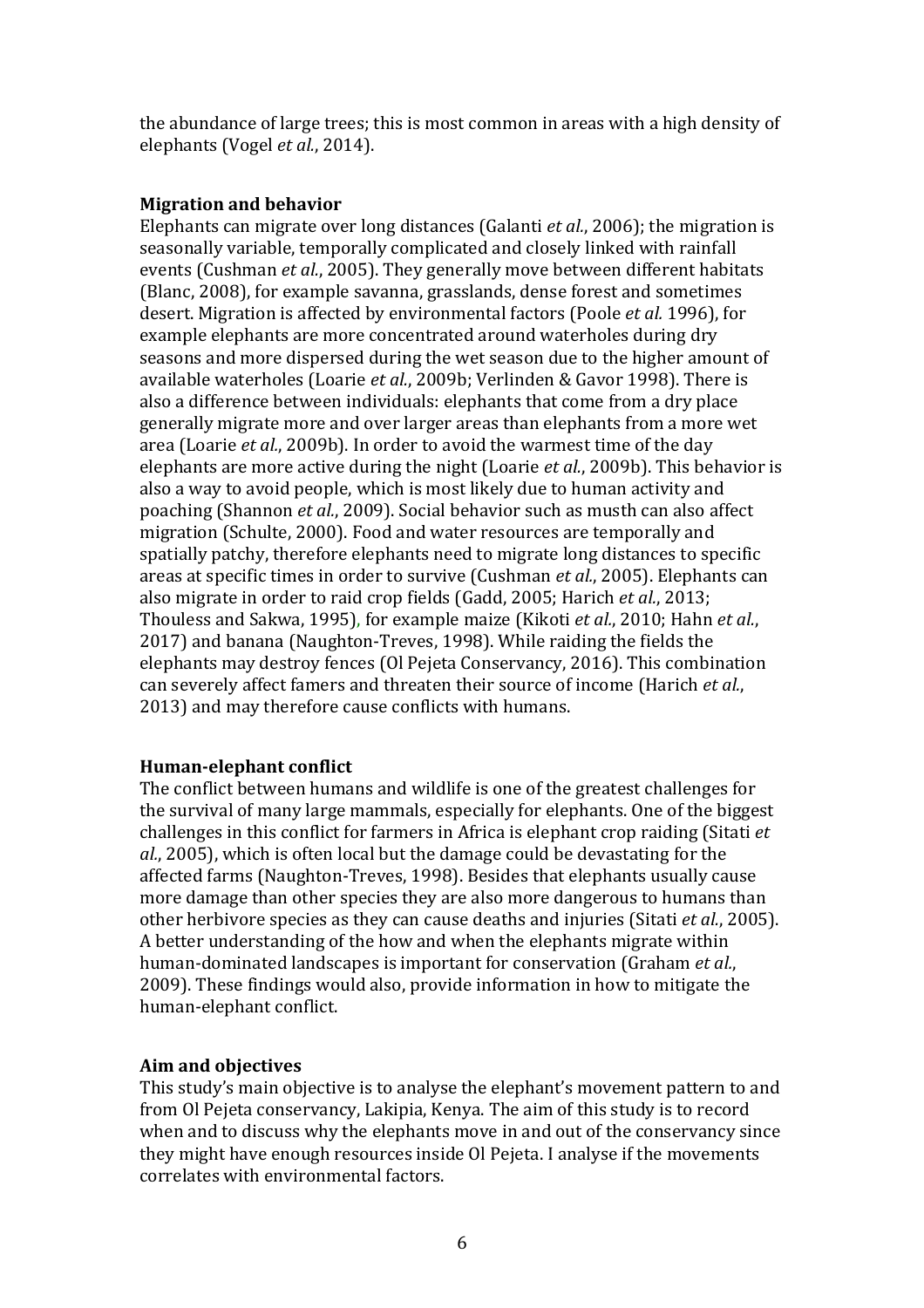The questions that have been included in this study are:

1. When during day and night are the elephants more active?

2. Does rainfall affect their migration patterns; is there a difference between wet and dry seasons?

3. Does moon phase affect the elephant's migration patterns?

# **Methods**

#### **Study area**

Ol Pejeta Conservancy is a private wildlife reserve situated in Laikipa, Kenya. The conservancy is 90 000 acres (Ol Pejeta Conservancy, 2017) and is surrounded by a 120 km electric fence except for three corridor openings (fig 1), which all animals except rhinoceros can pass. All openings are facing north and are lined with wooden pillars that are one meter high and separated by 55 cm between each pillar. Corridor 1 is 183 m long and there are four cameras situated along the corridor. Corridors 2 and 3 are each 34 m long and have three cameras each. The cameras at each corridor are labelled A, B and C in order to differentiate between them. In corridor 1 the fourth camera is labelled D. Due to less activity in corridor one, only corridor two and three were included in this study. Close to corridor 3 there is also a small local village and there is also an unpaved road with limited car traffic outside both corridors. In the conservancy there can be up to 300 elephants at the same time (Ol Pejeta Conservancy, 2017).



Figure 1. Map of Ol Pejeta Conservancy pointing out the corridors.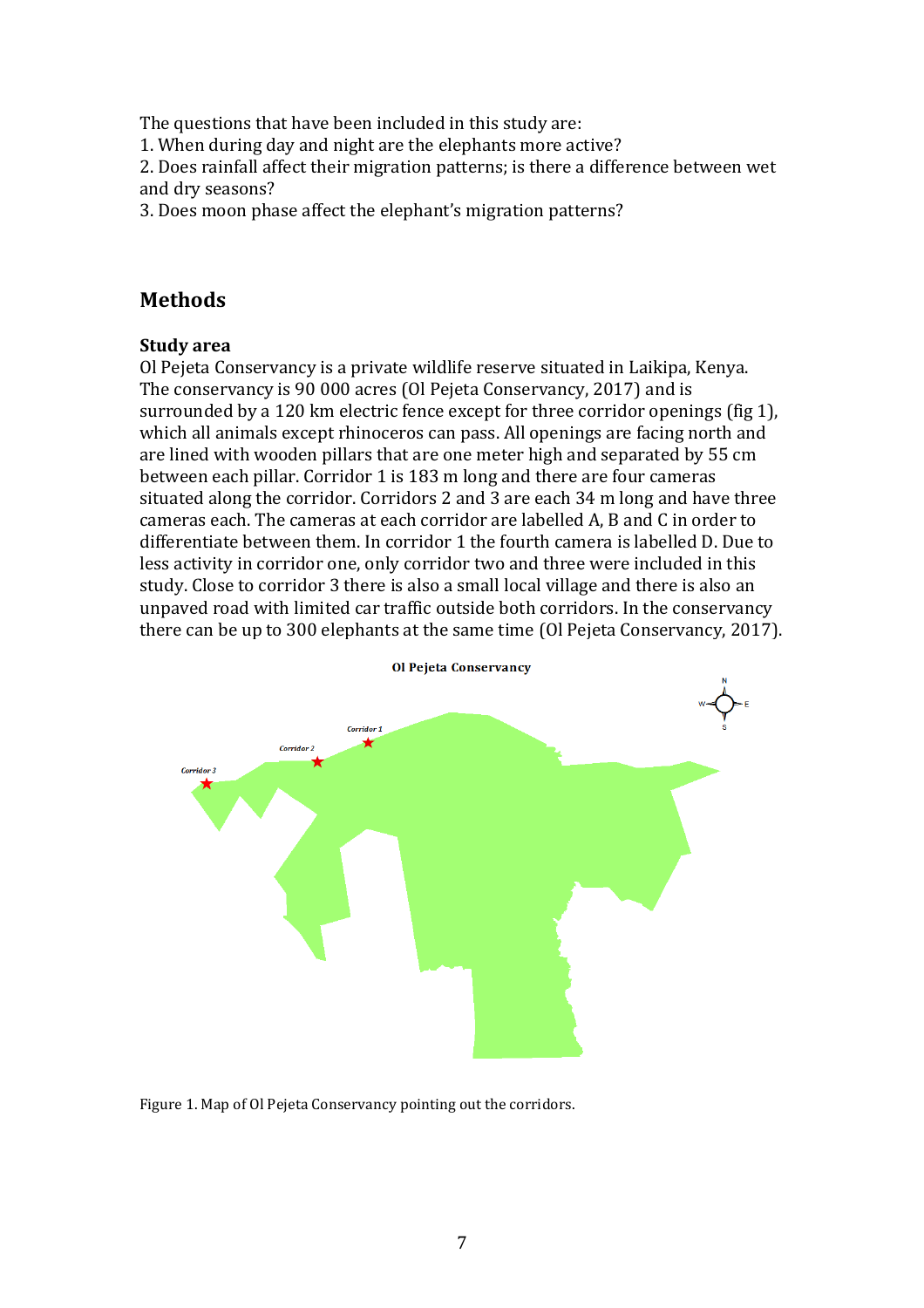#### **Data collection**

In order to collect data, motion-activated Reconyx HC600 Hyperfire camera traps were used. The detection range of the cameras is 24 meters during day and 18 meters during night due to flash limitation (Reconyx, 2013). When an animal or human approached the camera 3-5 pictures were taken with 1-5 seconds intervals, the silent period between the sessions varied between 0-5 seconds. On each picture the cameras also register date, time, temperature and moon phase. Ol Pejeta´s field assistants collected these data on Fridays every week when they also changed the batteries and checked that the cameras where working. One year of data was used in this study, from first of June 2015 until last of May 2016.

#### **Sorting of data**

The field assistants at Ol Pejeta sorted the pictures in folders by date when the data were collected. In these folders the data later was sorted into which corridor and camera they came from. Later pictures were divided into species folders for aardvarks, baboons, birds, buffalos, cheetahs, elands, elephants, giraffes, Grant´s gazelles, human activity (humans, cattle, vehicles etc.), impalas, interesting pictures (interactions between species), jackals, lions, leopards, rare species, spotted hyenas, striped hyenas, Thomson´s gazelles, unknown animals (for example if there are eyes only in the picture), warthogs, wild dogs and zebras. After the sorting the folders were uploaded to Dropbox, in order to make the upload easier only the species relevant for the study were uploaded.

I downloaded the elephant pictures from Dropbox and sorted them in more detail; every passage was recorded using Microsoft Excel 2011 (for macs). Each passage was also given the image number, corridor name, camera number, date, if the individual was full grown or a calf, whether the individual was going in, out or along the corridor, group size, group number and if the individual migrated with a group (called family) or alone (called solitary). If it was not possible to see if the elephant was going in, out or along the fence, or if it was a calf or full grown these factors were recorded as unknown. A group was defined as more than one individual passing the cameras within five minutes after the last individual had passed by. Each camera was installed with a 45 degree angle to the corridor, this knowledge was used in order to estimate if the animals where going in, out or along the fence. Later moon phase and rainfall were added to the excel sheet. Moon phase information was found on the website Weather Underground (https://www.wunderground.com/) and rainfall were taken from two different weather stations located a few kilometres from the corridors. The days no passages were recorded were also put in Excel as a zero in order to calculate average number of passages per day for each month. However problem occurred when pictures disappeared or the camera stopped working. These days was recorded as a missing value, since I did not know if an elephant was there or not and inserting a zero would mess with the results.

#### **Statistics**

Moon phase was first recorded from 0-100% of moon visibility at clear sky, depending on where in the phase the moon was in, here 0% represented new moon and 100% represented full moon. Later this column was divided into 3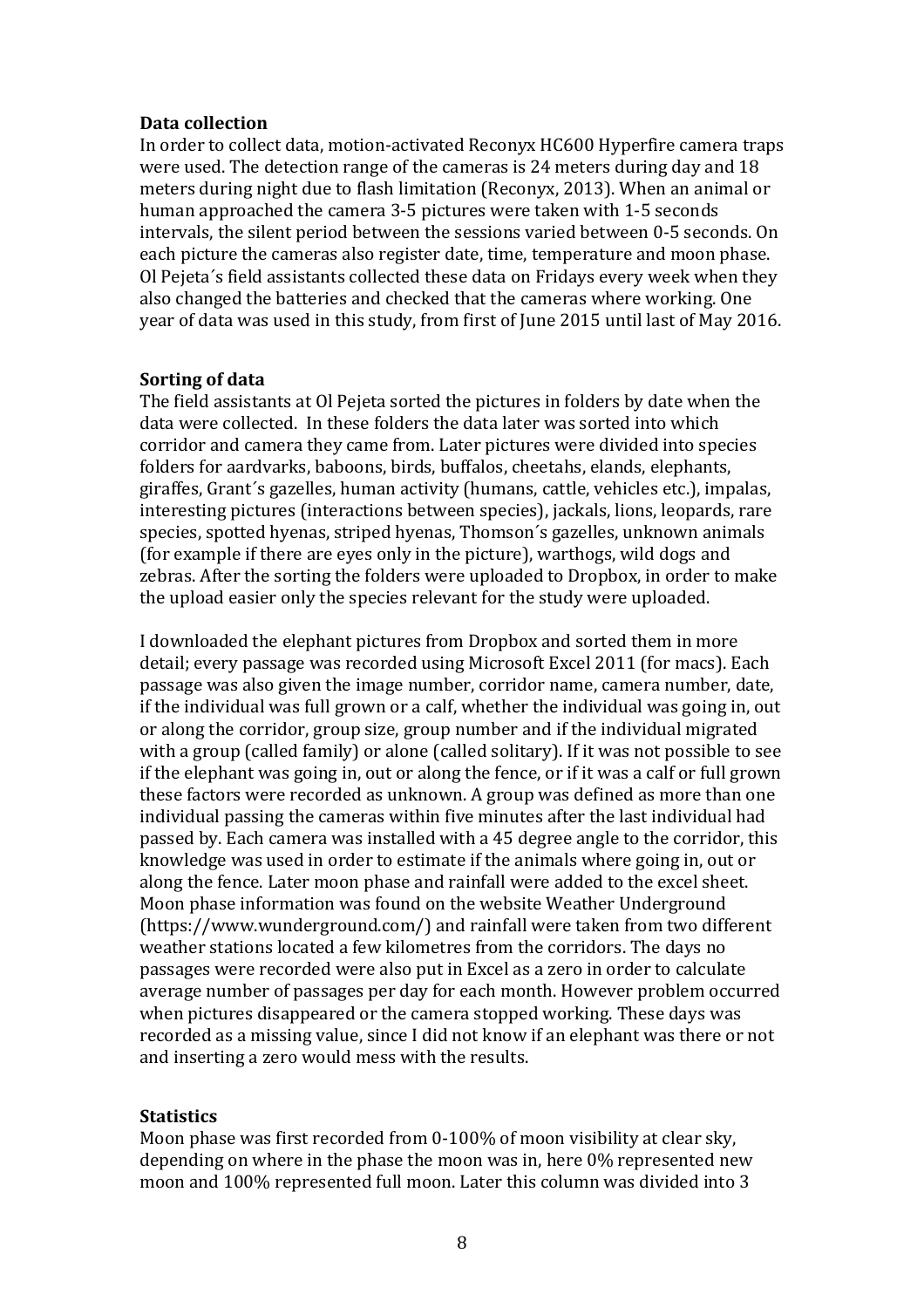phases where 0-33% was phase 1, 34-66% was phase 2 and 67-100% was phase 3. For further analysis the passages during the day were removed and only passages at night (between 19pm and 7am) were included in the comparison of each moon phase. Rainfall was calculated as the mean of the two weather stations. From these data three different columns were made which represented how much it had rained during the previous 7, 30 and 90 days. Later each column was sorted separately after amount of rain from lowest to highest and every day of the year was sorted into three groups with 122 days each in order to test the rainfall.

Statistical analyses were conducted by using Microsoft Office Excel 2010 and Minitab Express statistical software. All analyses were made regardless of corridor and year. Activity was defined as number of passages and one passage represented one individual going in front of the camera. The accepted value of significance was when P was less than 0.05. An ANOVA was used in order to see if passages were affected by moon phase, previous rainfall, hour and months.

# **Results**

A total number of 3122 passages were recorded during the twelve months; there were less than 365 days for each camera due to camera failures. Mean group size was 9.9 elephants. The frequency of passages per moon phase 1-3 did not differ significantly when all passages including on daytime were analysed. However, when comparing the amount of passages per moon phase during night only (between 19pm-7am), there was a significant difference between moon phases (p<0.001, Fig. 2).



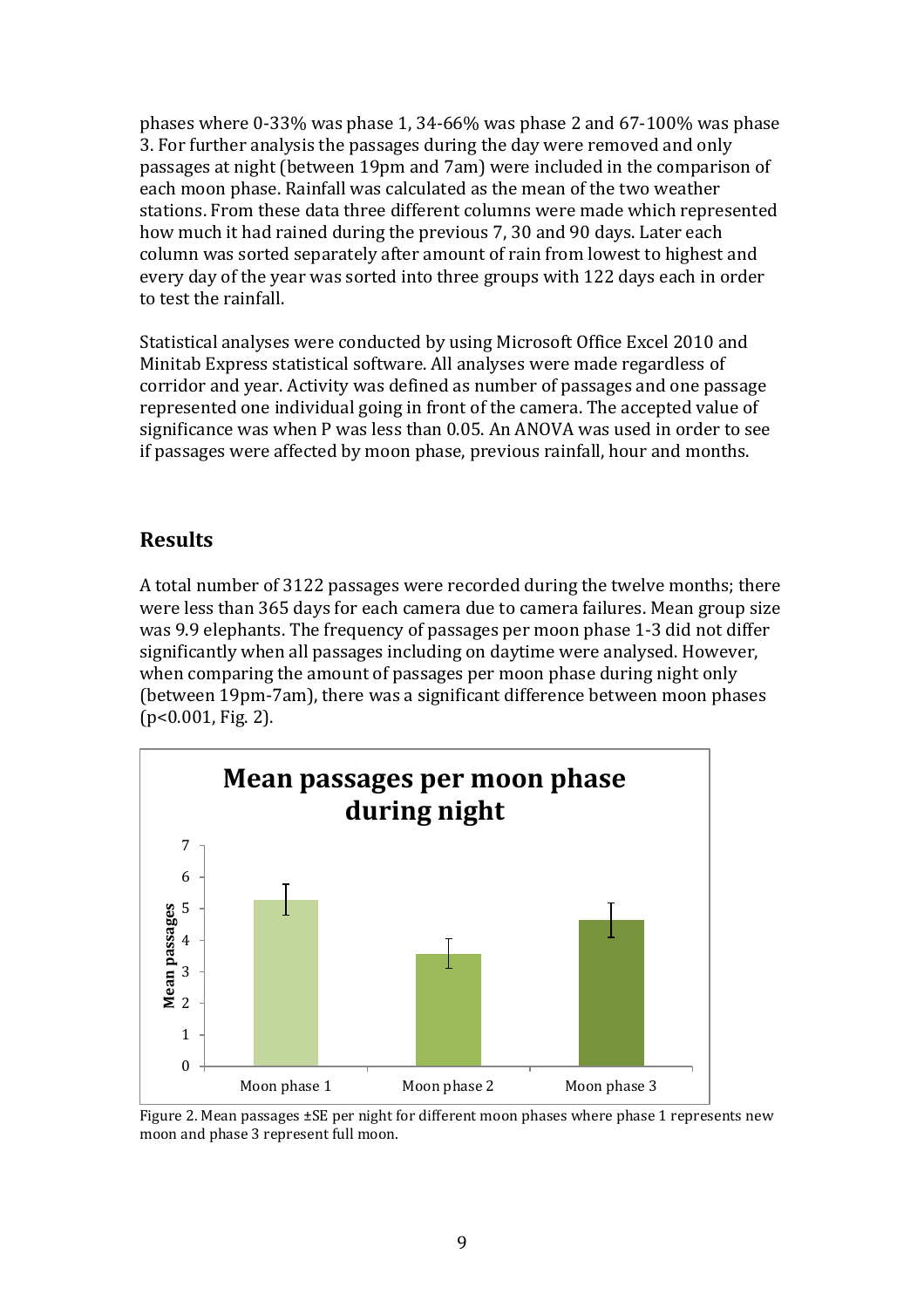Mean passages were affected by month ( $p = 0.004$ ). During May and November less migration seems to occur compared to other months (Fig. 3).



Figure 3. Mean passages per day ±SE for different months.

When recording the number of daily passages in relation to rainfall there was no significant effect for daily rainfall, i.e. passages per 24 hours on wet or dry days and nights. The same was found for passages in relation to rainfall for the previous 30 and 90 days. However, rainfall during the previous 7 days had a lower amount of passages in period 3 which reflect the wetter days, i.e. the dry phases had a higher frequency of migration (p<0.001, Fig 4).



Figure 4. Mean passages per day ±SE compared to combined rainfall during the previous 7 days. Rainfall is divided into three categories from lowest to highest amount of rain, seen here in mm.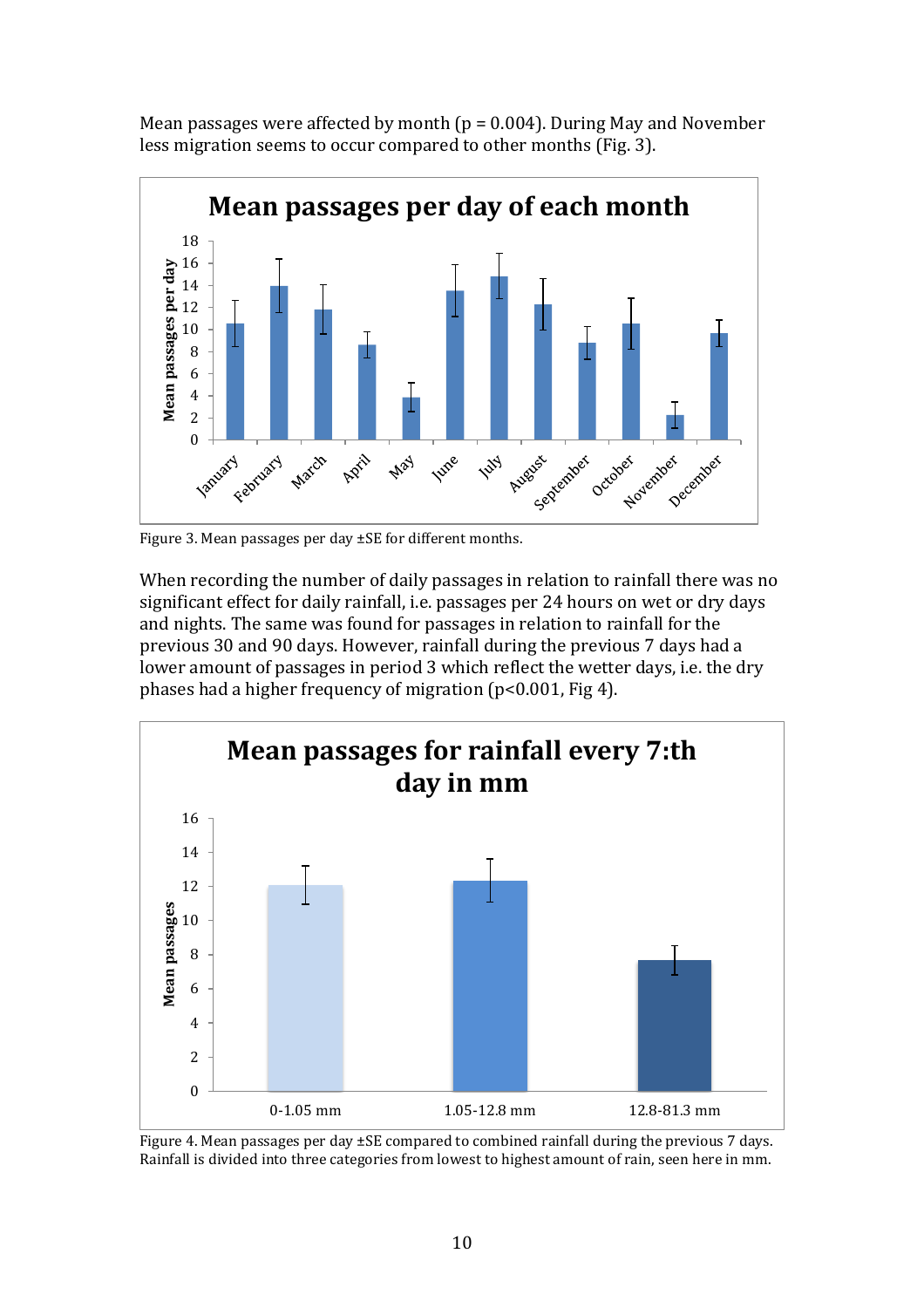When looking at the sum of passages per hour and at the same time also comparing when the elephants are going in and out of the conservancy, there is a clear pattern (p<0.0001, Fig. 5). There were peaks of passages around 10 am and 18 pm. Most of the passages in to the conservancy occurred at 10 pm, however at 18 pm the elephants seems to migrate both in and out of the conservancy.



Figure 5. Mean passages ±SE during each hour, showing the mean of total passages and the mean of passages going in or out of the conservancy.

# **Discussion**

Migration of elephants can be affected by many variables, which makes it complicated to study. These variables need to be assessed before conclusions can be made and therefore this study documents when they walk in and out and discusses possible explanations. Some relationships have been found between elephant migration and moon phase, rainfall events, monthly and hourly difference. Having only one year of data makes seasonal differences hard to detect.

#### **Waterhole and vegetation availability**

Water in Ol Pejeta is abundant because of many of the artificial waterholes for cattle. Outside the conservancy there is probably not as much water as inside Ol Pejeta. However there are most likely also water sources outside. Food availability is expected to be better outside of Ol Pejeta due to the lower numbers of cattle and wildlife. Outside the conservancy there are for example other conservancies, a ranch, farmland, human settlements, possible more preferable vegetation but less security from human threats. Therefore when walking out of the conservancy there is a possibility of better food but also a higher risk of human interactions, which can maybe explain why elephants have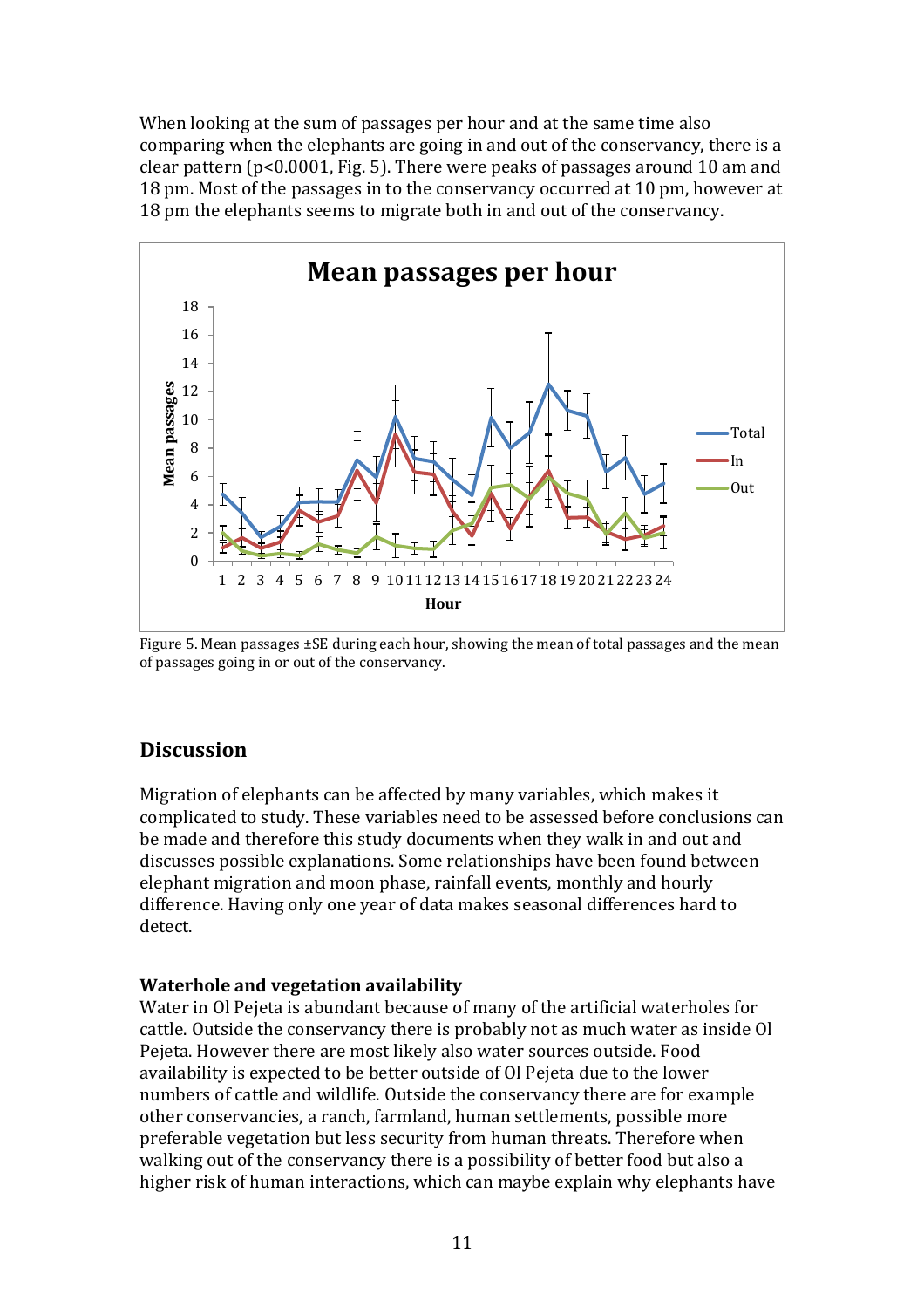a peak of migration during 18 p.m. and 10 a.m. when humans are less active. Elephants migrate on average 5-10 km per day when they are provided with much space and there are no extreme conditions (Holdgate *et al.*, 2016), but they can migrate as much as 80 km in one day if necessary (Sheldrick, 2015). In order to truly find out where the elephants migrate when they are outside the conservancy GPS-collars or other methods such as drones have to be used.

Elephants are dependent on water resources (Smit *et al.*, 2007). Therefore does the presence of waterholes restrict elephant movements, especially during the dry season or in areas that are drier (Harris *et al.*, 2008). However, the distribution of vegetation is also important and affects the migration patterns as well. If suitable vegetation is further away from the water the elephants need to migrate longer from water to the vegetation, even if there is a dry season or a dry area. Elephants prefer areas with diverse and high vegetation production, keep close to a water-source and prefer to move short distances each day (Harris *et al.*, 2008). There is also a difference in how dominant the group is and how far they migrate (Wittemyer *et al.*, 2007). More dominant groups have smaller home ranges during the dry season with easier access to water, while less dominant groups have a much bigger home range during the dry season. The same effect of dominance is not seen during the wet season, when more resources are available (Wittemyer *et al.*, 2007). During the wet season elephants have more resources, which could lead to less usage of natural corridors (Adams *et al.*, 2017). This could not be shown in this study, but would be interesting to see if there is a seasonal difference between years.

Rivers may be preferred by elephants since they spend more time at rivers compared to artificial waterholes, this is presumed to be because the river provides water, vegetation and shade (Purdon and van Aarde, 2017). Elephants can spend up to 18 hours foraging, therefore time spent on searching food is very important (Clegg and O'Connor, 2017). Meanwhile the elephants prefer areas with greener vegetation during both seasons, however more constrained by water availability during the dry season (Loarie *et al.*, 2009a). Vegetation availability differs between vegetation variety and this differs between seasons as well. The change in diet and range during the seasons can be explained by grass and trees have different requirements for water and soil, which often makes these resources occur in different areas (Clegg and O'Connor, 2017).

#### **Predation and avoidance of other animals**

No killing of elephants by lions (*Panthera leo*) inside Ol Pejeta has been reported during the study period. However inside Ol Pejeta the lion population is 72 (Ol Pejeta Conservancy, 2017) and is considered to be at maximum of how many the conservancy can hold. Predation of lions occurs, however rarely found regularly in their diets (Loveridge *et al.*, 2006). There has been some findings of elephants regularly hunting elephants, for example in Botswana (Joubert, 2006; Power and Compion, 2009) and Zimbabwe (Loveridge *et al.*, 2006). The installation of artificial waterholes can cause the elephant population to stay resident instead of their usual seasonal migration during the dry season (Power and Compion, 2009). With a high resident population of elephants the lions may specialize on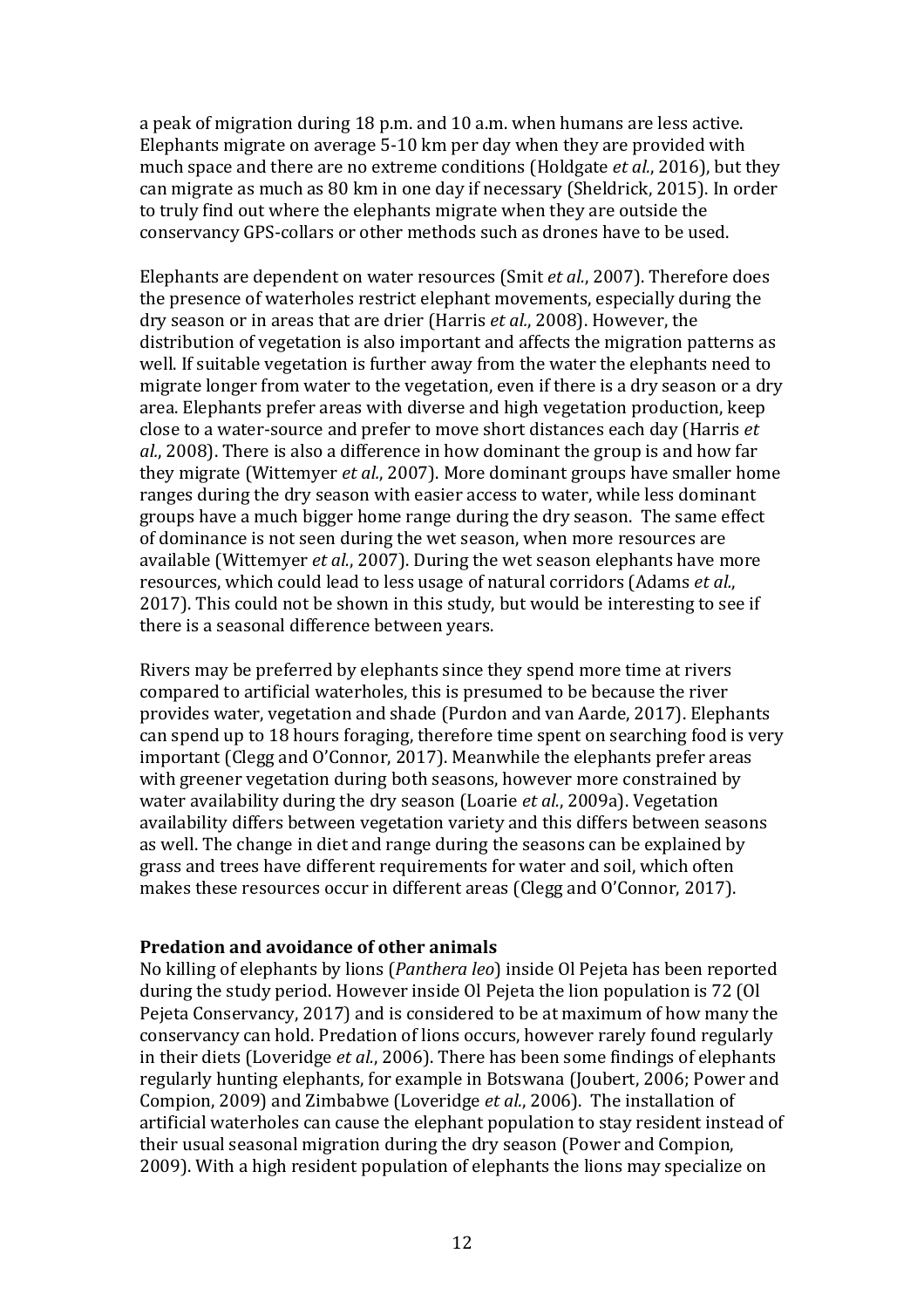them as prey. These killings mostly occurs on calves between 4-15 years old (Joubert, 2006; Power and Compion, 2009), during the dry season (Loveridge *et al.*, 2006; Power and Compion, 2009) and at nights (Joubert, 2006). Mostly the lions go after calves that are alone for different reasons (Loveridge *et al.*, 2006). For example during the dry season the elephants travel more long distances and with years with more extremely water shortages there is more possible family groups can leave calves that cannot follow (Loveridge *et al.*, 2006). Calves that have been orphaned by poachers can also be preyed upon (Power and Compion, 2009). This is one possible explanation the elephants therefore could avoid lions inside or outside of Ol Pejeta, especially inside where there are a high number of lions that can cause the elephants to be more stressed and perhaps use the corridors more regularly than usual.

When being exposed to the sound of African honeybees (*Apis mellifera scutellata*), the elephants have been found to act defensive by headshaking and moving away from the bees (King *et al.*, 2010). Even elephants that not have been stung by bees have a negative reaction to bee sounds (Vollrath and Douglas-Hamilton, 2002). The elephants can also make rumbles while walking away, these kind of alarm-calls differ from alarms when humans are present (Soltis *et al.*, 2014). Therefore it would be interesting to know if there are any bees in or around Ol Pejeta, since elephants have been seen to avoid African honeybees. The bees have also been successfully used to deter elephants from raiding crops (King *et al.*, 2009), possibly limiting some food sources, and therefore could make the elephants migrate in and out of Ol Pejeta more often. However how many bees that is inside or outside Ol Pejeta conservancy is not known so this needs to be studied further.

#### **Human impact on migration behaviour**

Ol Pejeta is fenced and also has guards that patrol the area regularly in order to reduce the risk of poaching and inside the conservancy there is not much risk of human conflicts. It can therefore be considered as safe for the elephants. Outside there is less safety and most likely more conflicts with humans, especially if the elephants migrate to human settlements and farms. No recent poaching outside Ol Pejeta has been reported during this study. Poaching also seems to decrease overall in Kenya, however poaching still affects the elephant population (Ihwagi *et al.*, 2018). Even if poaching is low around Ol Pejeta previous experiences of poaching and spearing may affect the elephants even today.

Poaching might alter the behaviour in elephants since it has been found that poaching occur less in protected areas (Wittemyer *et al.*, 2005) than unprotected areas (Ihwagi *et al.*, 2015). The elephants also increase their speed, both during night and day, with higher poaching levels (Ihwagi *et al.*, 2018). If elephants are injured by poachers in a unprotected area they have been found to seek refuge inside reserves (Ihwagi *et al.*, 2015). Sometimes, however, the elephants can build up a tolerance against humans, as it has been found they do not perceive vehicles as a threat (Goldenberg *et al.*, 2017). This could be because the elephants do not associate vehicles as a mortality risk, as they do with humans on foot. Most of the poaching occur on foot and often outside the protected area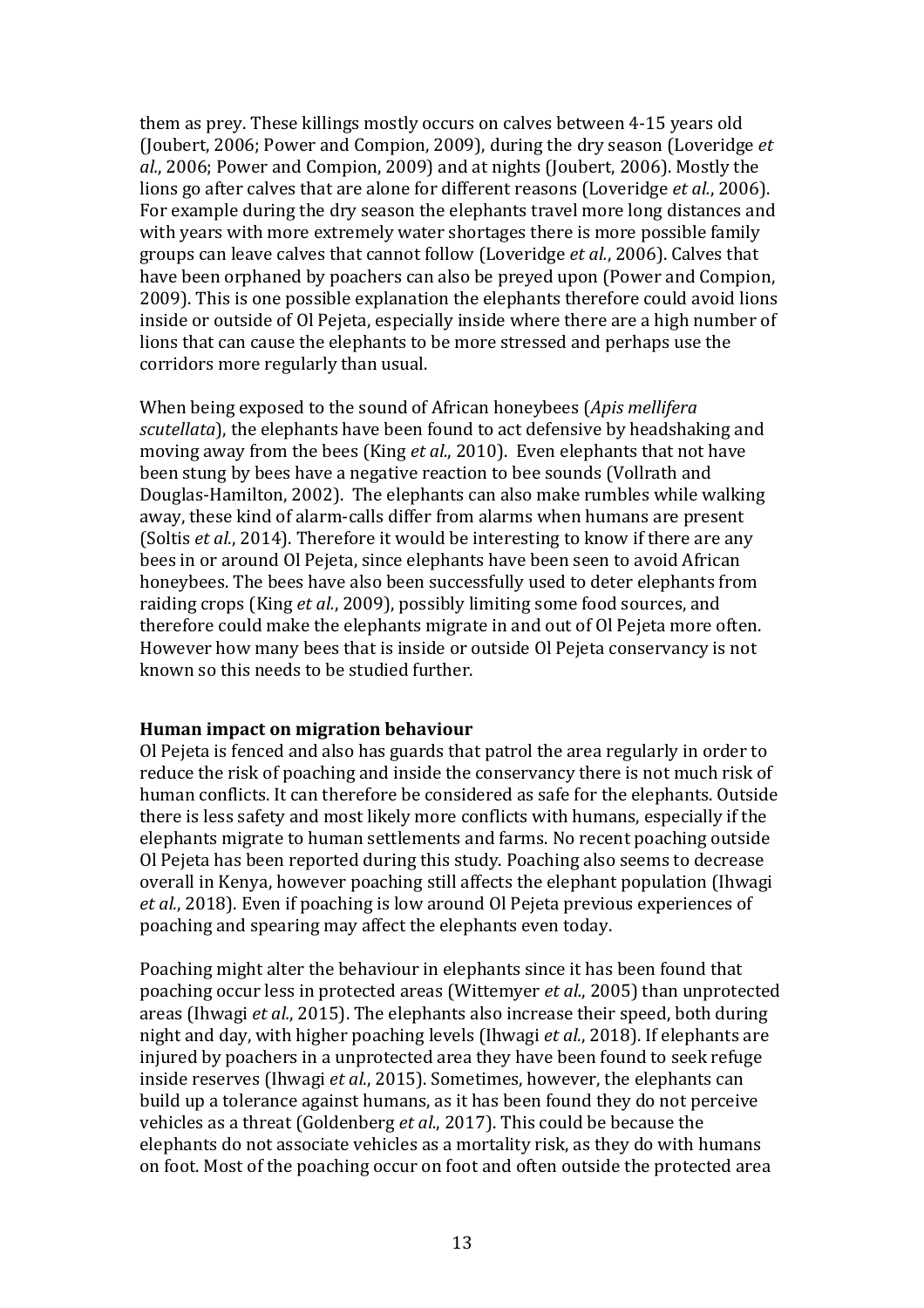and is considered as a higher threat than tourist with vehicles by the elephants. At the same time elephants can also avoid vehicles (Goldenberg *et al.*, 2017).

If there is human settlements the elephant cows prefer to stay at least 5 km from them (Harris *et al.*, 2008). Elephants have been found to move faster trough corridors that are affected by more disturbance (Adams *et al.*, 2017). In this study the small village of some dozen people at corridor 3 could have affected the elephants. Probably some elephants avoided the area completely or during certain times and move fast through the corridor. Compared to protected areas, elephants move more quickly through unprotected areas (Douglas-Hamilton *et al.*, 2005; Graham *et al.*, 2009). Unprotected roads are also avoided by elephants who do not cross these areas, only one elephant in the study by Blake et al. (2008) crossed an unprotected road, with a very high speed. This suggest the elephants spend less time at these areas, and generally the elephants changed their behaviour in response to risk of human interactions (Graham *et al.*, 2009). The elephants in this study where maybe affected by the small unpaved road close to the corridors, however most likely not. In Blake *et al*. (2008) they found that on small roads inside protected areas the elephants could cross the roads routinely while unprotected roads were only crossed once and very fast. Since the area on both sides of the road are wildlife conservancies I suggest the small road close to the corridors are protected and therefore not considered as dangerous. Elephants that spend more time inside protected areas have also found to be calmer (Goldenberg *et al.*, 2017). If there are more disturbances in one corridor this could affect the results. Around 10 a.m. many of the elephants came inside the conservancy, which may suggest that the elephants consider Ol Pejeta as safer place during the day. However this cannot be confirmed by only using my data.

Fences and artificial waterholes change the migration patterns of elephants significantly (Shrader *et al.*, 2010). For example the elephants can revisit the same place more often during the wet seasons (Loarie *et al.*, 2009b). Generally elephants are more dispersed during the wet season and with a fence they are more restricted. Both artificial fences and artificial waterholes affect the migration patterns by decreasing the difference between the wet and dry season (Loarie *et al.*, 2009b). It is therefore important to understand that this study could be affected by these factors and may not completely reflect the elephant's migration patterns. However by using fences it is easier to protect endangered species, especially by protecting them from poachers (Ol Pejeta Conservancy, 2017).

#### **Crop raiding and the moon**

Full moon can affect the elephants activity during crop raiding (Barnes *et al.*, 2007; Gunn *et al.*, 2014). Less crop raiding occur during the full moon, most likely due to human activity and that the elephants can more easily be detected during the full moon. In the present study there were fewer passages around half-moon than around full and new moon. This might be an indication that there was no correlation between passing the cameras and elephant crop raiding, but we do not know. Barnes *et al.* (2007) was the first article showing that the moon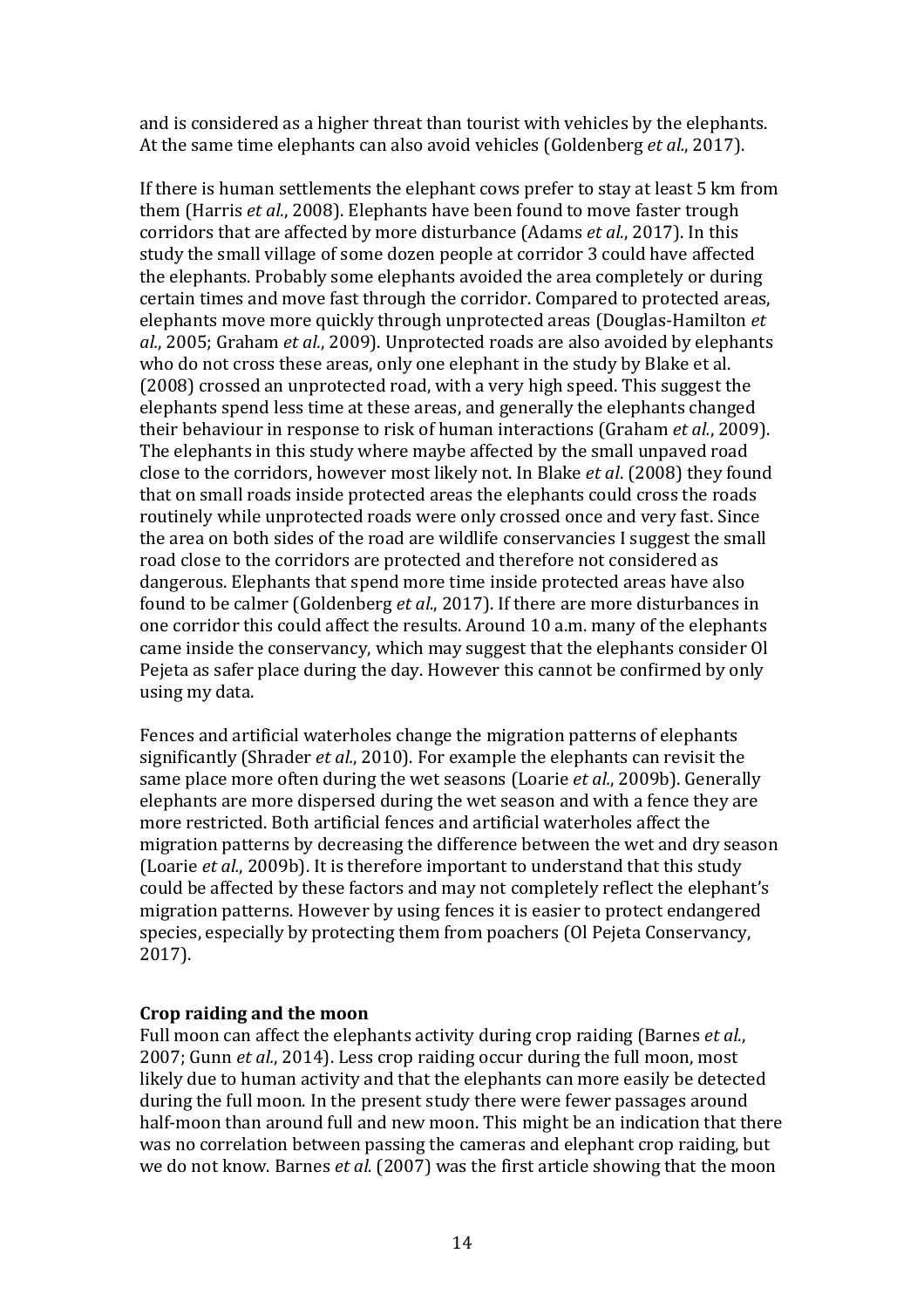affected elephant's behaviour and only a few studies have been made on moon phase effect after this, always correlating with crop raiding. It is possible that if the cameras where situated by preferred elephant vegetation the result might have been different. More studies need to be made in order to confirm the effect on elephant´s migration during different moon phases.

Elephants are most likely colour blind and therefore only see two types of colour during the day (Yokoyama *et al.*, 2005). Overall the elephants can see quite well, they can scan the horizon for other elephants or predators as well as see small details when searching for preferable food (Pettigrew *et al.*, 2010). Elephants are active during both night and day, which indicate the eyes also are arrhythmic (Kuhrt *et al.*, 2017; Pettigrew *et al.*, 2010). Lions can probably see much better than elephants at night (Power and Compion, 2009). However, their nocturnal activity pattern have been found to be constant during the lunar cycle (Cozzi *et al.*, 2012) and therefore the elephants migrating behaviour should not be affected by lions (Gunn *et al.*, 2014). Searching for vegetation can also be a reason since it is probably harder to find vegetation when vision is less. During the full moon they can see much better and therefore find the food easier and maybe they migrate more in order to find their preferred vegetation. However humans and lions also have improved vision at the same time and the extra migration may be in order to avoid these as well. Elephants in Ol Pejeta also break the electrical fence in order to go outside, presumably to raid fields or to access areas with other good forage (Samuel Mutisava, personal communication). These breakouts only occur at night and the elephants later come back inside in the morning, suggesting the elephants avoid humans as much as possibly when breaking fences.

#### **Diurnal and nocturnal variations**

Corridor activity has been found to occur mostly at night (18-06) compared to the day (06-18, Adams *et al.*, 2017). This does not correlate with the present study that has about the same amount of movement during these hours. The elephants activity occurs during the cooler periods of the day (Leggett, 2009), which in Leggett's study (2009) occurred between 7-11 pm and 15-19 pm. However in present study there is only an obvious drop of activity around 14 pm and the peaks of activity were around 10 am and 18 pm. This difference could be due to that Leggett (2009) made direct observations, while this study does not indicate exact activity patterns of the elephants for every hour, only when they pass the cameras. It is also important to note that this data does not say what the elephant did after passing the cameras; in reality they could have walked to a place with better shade or food in order to eat later when it was cooler. Around 10 a.m. there is a peak of elephants going in to the conservancy (fig. 5), however around 18 p.m. the elephants seem to go both in and out of the conservancy. In total there were 1579 individuals going in and 1145 individuals going out. This could have been because the elephants in this study generally walked in for reasons unknown, or had not gone outside yet when the study ended. However a much more possible reason would be that the cameras are positioned in a way that they do not detect all of the individuals going out of the conservancy.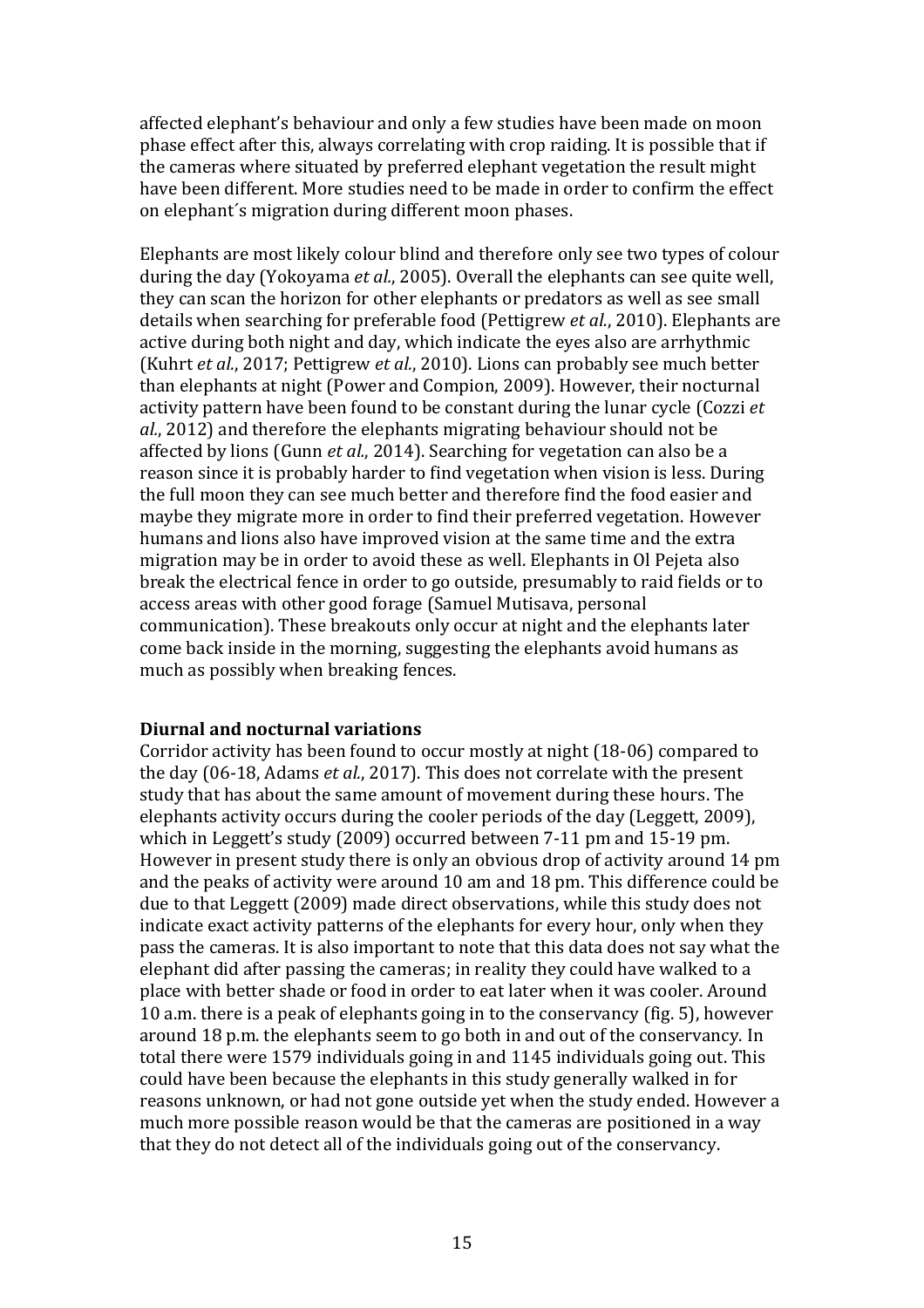Elephants have been found to manly drink from waterholes at dusk (Chamaillé-Jammes *et al.*, 2007), however this is not consistent as they have been found to drink on day as well (Hayward and Hayward, 2012; Valeix *et al.*, 2007). This could explain elephants going in and out of the conservancy at certain times, perhaps preferring different times to drink or different sites.

#### **Monthly and seasonal variation**

Variation between months differed significantly (Fig. 3). May and November had less activity than other months. However, some of the cameras seemed to take fewer pictures, or stop working completely sometimes in November and May. How important this affected the study is hard to grasp, most likely it has an effect. It is also important to note that in December there were most missing pictures, where one week was missing completely. Therefore it is a possibility that the elephants migrated less during May and November. With no other data or articles to compare monthly variation, more data is needed to confirm this variation. The cameras most likely stopped working because of lacking batterypower.

Rainfall did not have a significant effect on the migration of the elephants, which is surprising since less usage of corridors during the wet season have been found in a previous study (Adams *et al.*, 2017). Rainfall has previously been linked to higher availability water and food resources, which have been seen to reduce the use of urban corridors. Compared to our study, however, the corridors, in Adams *et al.* (2017), provided the elephants access to a river. Since there is no difference found during the wet season (which would correlate to the previous 90 days), this could suggest water might not the most important factor in corridor use at Ol Pejeta. However, it has also been found that elephants may avoid people and cattle during the wet season since both water and vegetation is more available (Chiyo *et al.*, 2014). Since Ol Pejeta has many cattle there is a possibility there is an avoidance strategy that make the elephants use the corridors more than they would if the cattle and people was not there. Looking at rainfall during the previous 7 days, the elephants migrated more during categories 1 and 2, which represent less rain. Loarie *et al.* (2009b) found that in areas that have more water there were less seasonal differences in how much area that was covered by the elephants. Furthermore, during the dry periods elephants migrate over large distances between vegetation and waterholes. This could be the reason for no significant difference in rainfall for the previous 30 and 90 days. Since Ol Pejeta Conservancy has artificial waterholes the elephants do not need to migrate in order to get water. Therefore it is possible that more migration occur in front of the cameras because the elephants move between the stationary waterholes in Ol Pejeta and preferred food source.

#### **Implications and improvements of study**

In order to truly find out why the elephants move in and out of the conservancy more information need to be gathered. For example mapping the vegetation inside and outside of Ol Pejeta could provide insight where vegetation is more productive and diverse, which the elephants prefer (Harris *et al.*, 2008). Since vegetation availability difference between seasons (Clegg and O'Connor, 2017),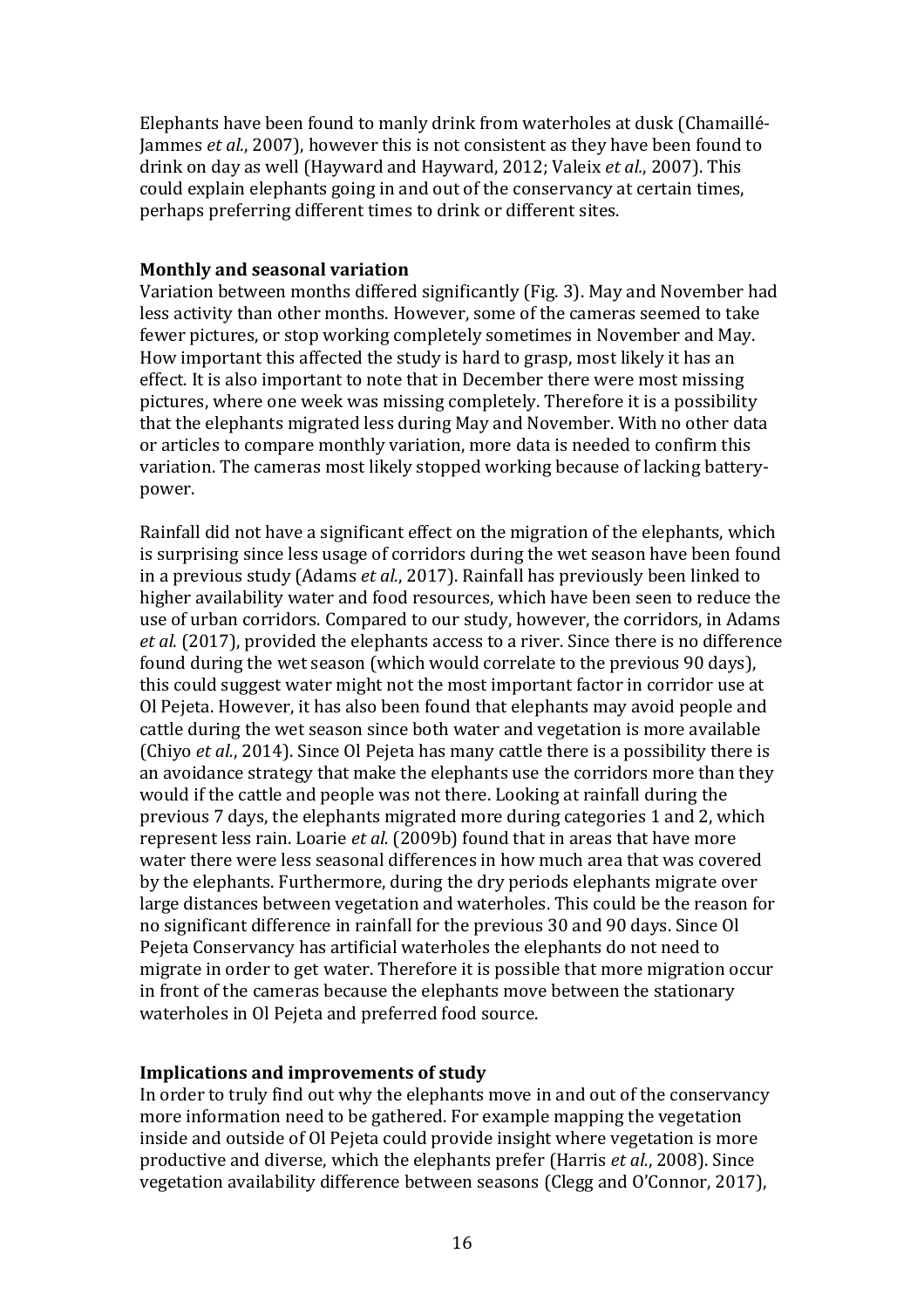this most likely influences the migrating patterns. Mapping the waterholes inside and outside could also provide information if the elephants need to move in or out of the conservancy in order to get water. An identification of the places where poachers have been found would also provide good information. Recording the place and if the poacher where inside or outside the conservancy could be compared to the dates on cameras and see if there is any difference of elephants going in our out these days. However since I have no knowledge how much poaching inside or outside Ol Pejeta occurs this hypothesis could be hard to test.

To find out what they do inside or outside the conservancy drones can be used in order to see what the elephants generally do after passing the cameras, or in what direction they are walking. However this need to be carefully used since the elephants have been observed reacting to the drones when used for photographs, and has effectively been used to scare off elephants from raiding crops (Hahn *et al.*, 2017). GPS collars can be used in order to find out exactly what the elephants do all the time. However this is a quite expensive method (Forin-Wiart *et al.*, 2015) and in order to find why they move in and out of Ol Pejeta, individuals that continues to migrate in and out during all the seasons need to be identified first. There is also a possibility that individual elephants mess up the data; one elephant can walk in and out more than others with correlation to nothing. Therefore a study on the individuals would be interesting, however there was not enough time for me to study this. Also identifying all the elephants would not be possible since sometimes you only see the legs or trunk of the elephants, it is too dark or foggy, etc. Here a drone might improve the identification of the individuals.

# **Conclusions**

- The elephants were more active during the day, especially around 10 am and 18 pm. There were monthly variations with much fewer daily passages during May and November.
- I could not show a seasonal difference of passages except a small difference when looking at rainfall during the previous seven days. The lack of seasonal differences could be due to the limited amount of data of one year.
- Moon phase has an affect on migration when only using the passages occurring during night (19 p.m. - 7 a.m.), with fewer passages around halfmoon. In previous research moon activity has only been compared with crop raiding and is therefore hard to make conclusions since we do not know where the elephants migrate.
- Reasons for migration can be many, such as vegetation, waterholes, predation and avoidance of for example humans, lions and bees. More data needs to be collected in order to find out why the elephants walk in and out of the conservancy.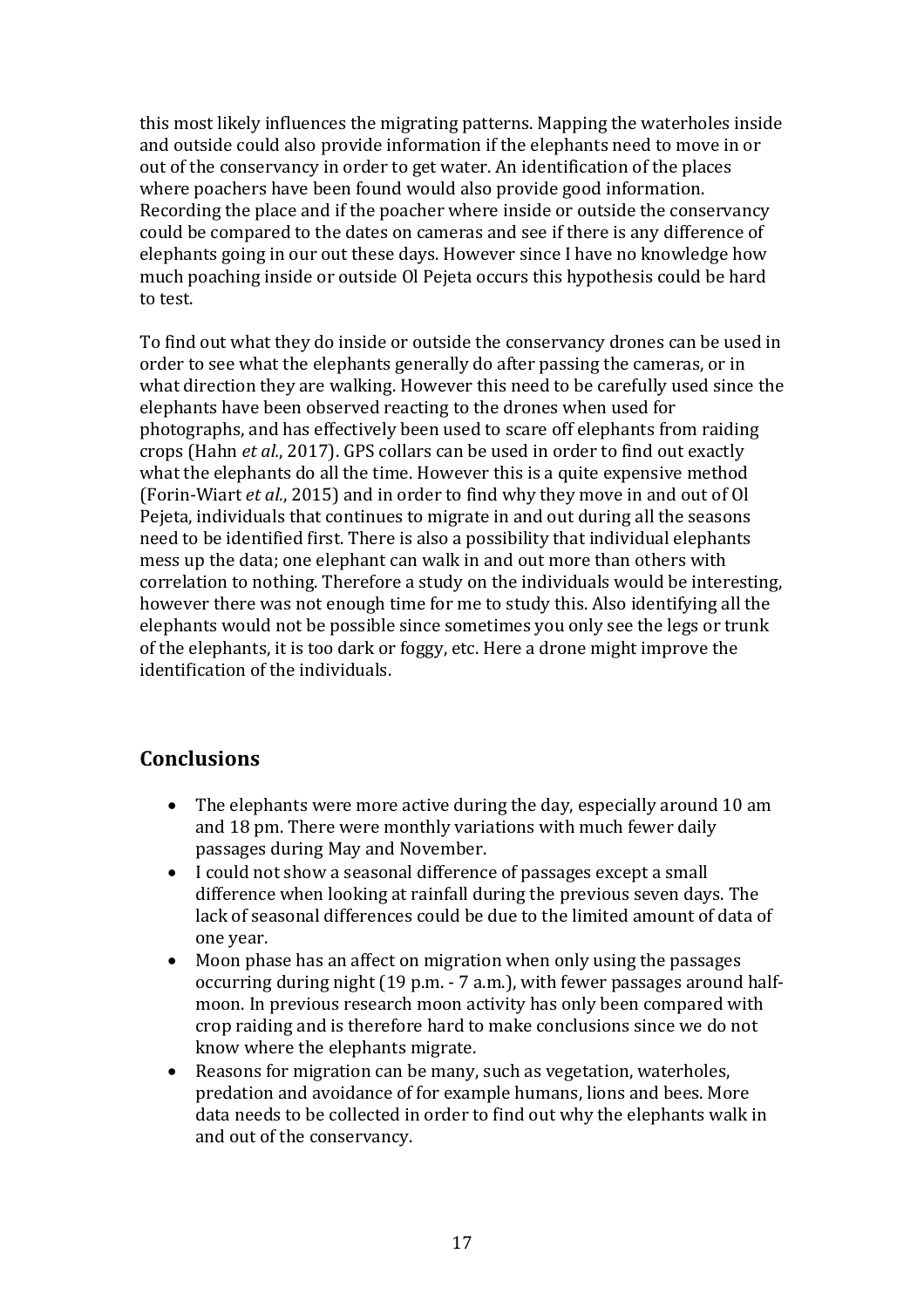# **Acknowledgements**

I would like to thank my supervisor Dr Jens Jung for making this study happen and for help with statistical analysis and other issues. I would also like to thank Ol Pejeta Conservancy for their support and especially Nick Ndema for taking care of the cameras and sorting the pictures. Furthermore I would especially thank my friends, family and fellow students that made the same project for all the support and help during this study.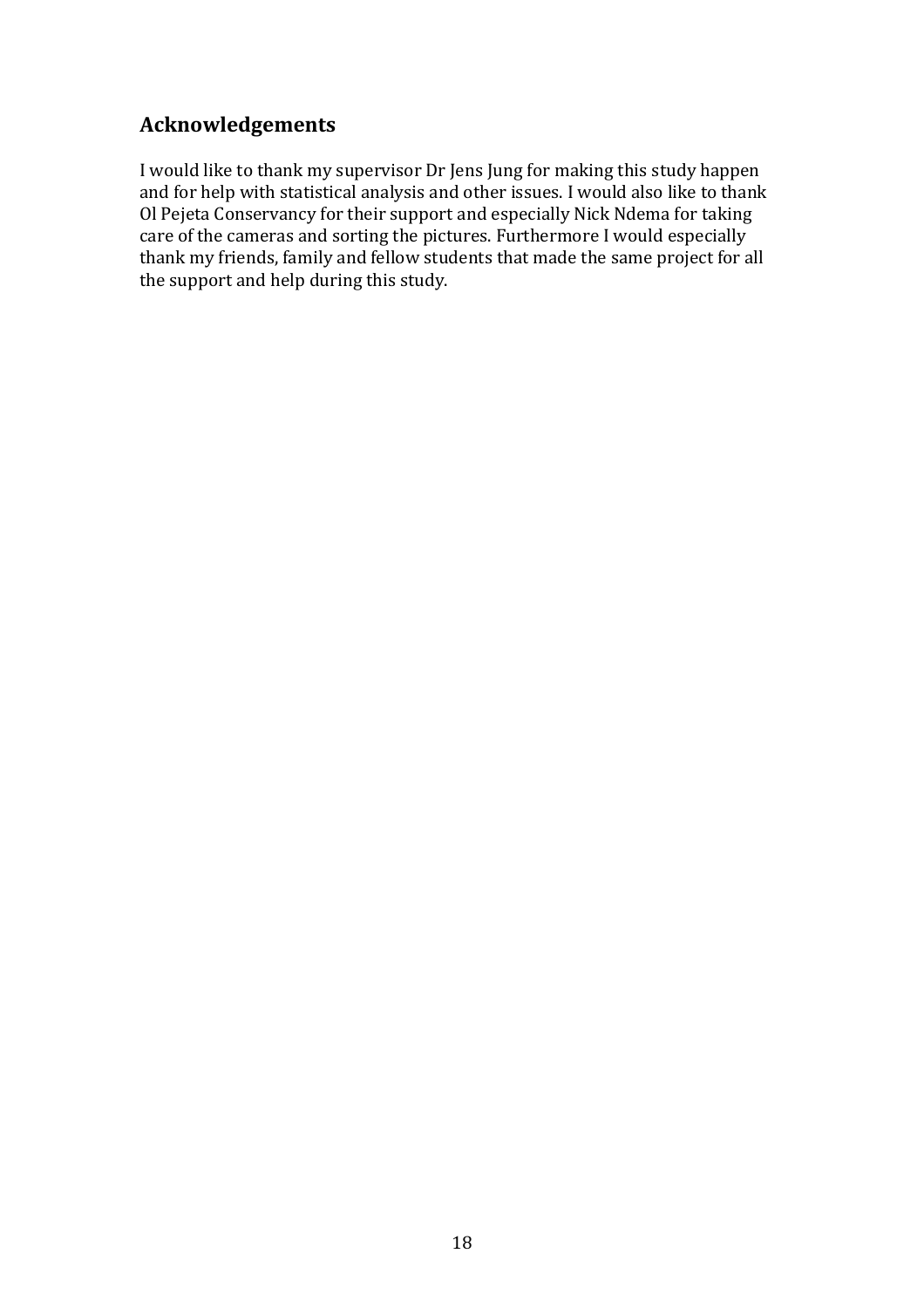### **References**

Adams TSF, Chase MJ, Rogers TL, Leggett KEA. 2017. Taking the elephant out of the room and into the corridor: can urban corridors work? Oryx 51**:**347–353.

Barnes RFW, Dubiure UF, Danquah E, Boafo Y, Nandjui A, Hema EM, Manford M. 2007. Crop-raiding elephants and the moon. African Journal of Ecology 45:112– 115.

Bauer S, Hoye BJ. 2014. Migratory Animals Couple Biodiversity and Ecosystem Functioning Worldwide. Science 344:1242552–1242552.

Blake S, Deem SL, Strindberg S, Maisels F, Momont L, Isia I-B, Douglas-Hamilton I, Karesh WB, Kock MD. 2008. Roadless Wilderness Area Determines Forest Elephant Movements in the Congo Basin. Plos One 3:e3546. <https://doi.org/10.1371/journal.pone.0003546>

Blanc J. 2008. *Loxodonta africana*. The IUCN Red List of Threatened Species. e.T12392A3339343. [http://dx.doi.org/10.2305/IUCN.UK.2008.RLTS.T12392A3339343.en.](http://dx.doi.org/10.2305/IUCN.UK.2008.RLTS.T12392A3339343.en)

Cahn AR. 1925. The Migration of Animals. The American Naturalist 59:539–556.

Chamaillé-Jammes S, Valeix M, Fritz H. 2007. Elephant Management: Why Can't We Throw out the Babies with the Artificial Bathwater? Diversity and Distributions 13:663–665.

Chiyo PI, Wilson JW, Archie EA, Lee PC, Moss CJ, Alberts SC. 2014. The influence of forage, protected areas, and mating prospects on grouping patterns of male elephants. Behavioral Ecology 25:1494–1504.

Clegg BW, O'Connor TG. 2017. Determinants of seasonal changes in availability of food patches for elephants (*Loxodonta africana*) in a semi-arid African savanna. PeerJ 5:e3453; DOI 10.7717/peerj.3453

Codron J, Codron D, Lee-Thorp JA, Sponheimer M, Kirkman K, Duffy KJ, Sealy J. 2011. Landscape-scale feeding patterns of African elephant inferred from carbon isotope analysis of feces. Oecologia 165:89–99.

Cozzi G, Broekhuis F, McNutt JW, Turnbull LA, Macdonald DW, Schmid B. 2012. Fear of the dark or dinner by moonlight? Reduced temporal partitioning among Africa's large carnivores. Ecology 93:2590–2599.

Cushman SA, Chase M, Griffin C. 2005. Elephants in Space and Time. Oikos 109:331–341.

Dingle H, Drake VA. 2007. What Is Migration? BioScience 57:113.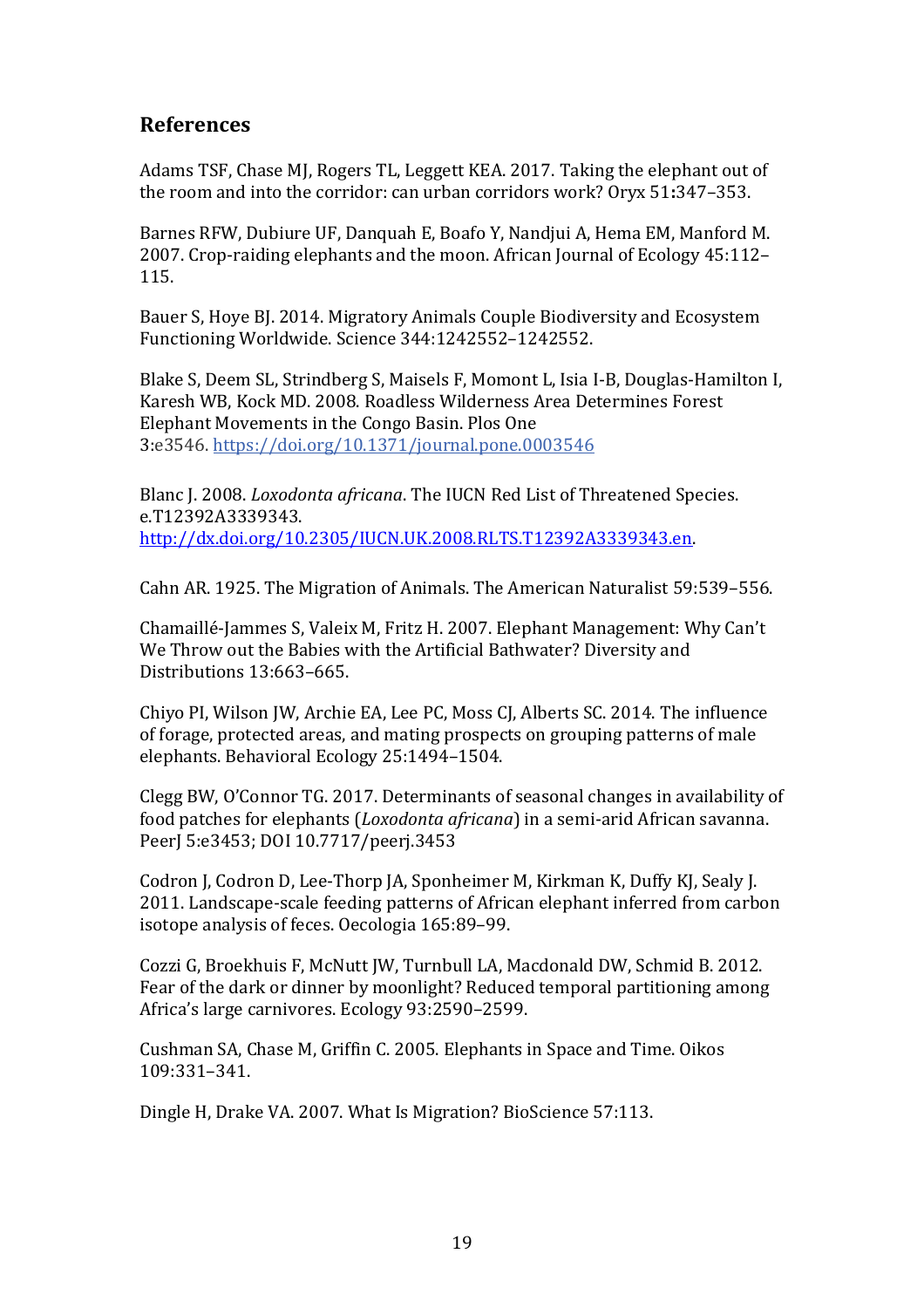Douglas-Hamilton I, Krink T, Vollrath F. 2005. Movements and corridors of African elephants in relation to protected areas. Naturwissenschaften 92:158– 163.

Forin-Wiart M-A, Hubert P, Sirguey P, Poulle M-L. 2015. Performance and Accuracy of Lightweight and Low-Cost GPS Data Loggers According to Antenna Positions, Fix Intervals, Habitats and Animal Movements. Plos One 10:e0129271. https://doi.org/10.1371/journal.pone.0129271

Gadd, ME. 2005. Conservation outside of parks: attitudes of local people in Laikipia, Kenya. Environmental Conservation 32:50–63.

Galanti V, Preatoni D, Martinoli A, Wauters LA, Tosi G. 2006. Space and habitat use of the African elephant in the Tarangire–Manyara ecosystem, Tanzania: Implications for conservation. Mammalian Biology - Zeitschrift für Säugetierkunde 71:99–114.

Gerhardt KV, Niekerk AV, Kidd M, Samways M, Hanks J. 2014. The role of elephant (*Loxodonta africana)* pathways as a spatial variable in crop-raiding location. Oryx 48:436–444.

Goldenberg SZ, Douglas-Hamilton I, Daballen D, Wittemyer G. 2017. Challenges of using behavior to monitor anthropogenic impacts on wildlife: a case study on illegal killing of African elephants. Animal Conservation 20:215–224.

Graham MD, Douglas-Hamilton I, Adams WM, Lee PC. 2009. The movement of African elephants in a human-dominated land-use mosaic. Animal Conservation 12:445–455.

Gunn J, Hawkins D, Barnes RFW, Mofulu F, Grant RA, Norton GW. 2014. The influence of lunar cycles on crop-raiding elephants; evidence for risk avoidance. African Journal of Ecology 52:129–137.

Hahn N, Mwakatobe A, Konuche J, Souza N de Keyyu J, Goss M, Chang´a, A, Palminteri S, Dinerstein E, Olson D. 2017. Unmanned aerial vehicles mitigate human–elephant conflict on the borders of Tanzanian Parks: a case study. Oryx 51:513–516.

Harich FK, Treydte AC, Sauerborn J, Owusu EH. 2013. People and wildlife: Conflicts arising around the Bia Conservation Area in Ghana. Journal for Nature Conservation 21:342–349.

Harris GM, Russell GJ, Aarde RI van, Pimm SL. 2008. Rules of habitat use by elephants (*Loxodonta africana*) in southern Africa: insights for regional management Oryx 42:66–75.

Hayward MW, Hayward MD 2012. Waterhole use by African Fauna. South African Journal of Wildlife Research 42:117–127.

Holdgate MR, Meehan CL, Hogan JN, Miller LJ, Soltis J, Andrews J, Shepherdson DJ. 2016. Walking Behavior of Zoo Elephants: Associations between GPS-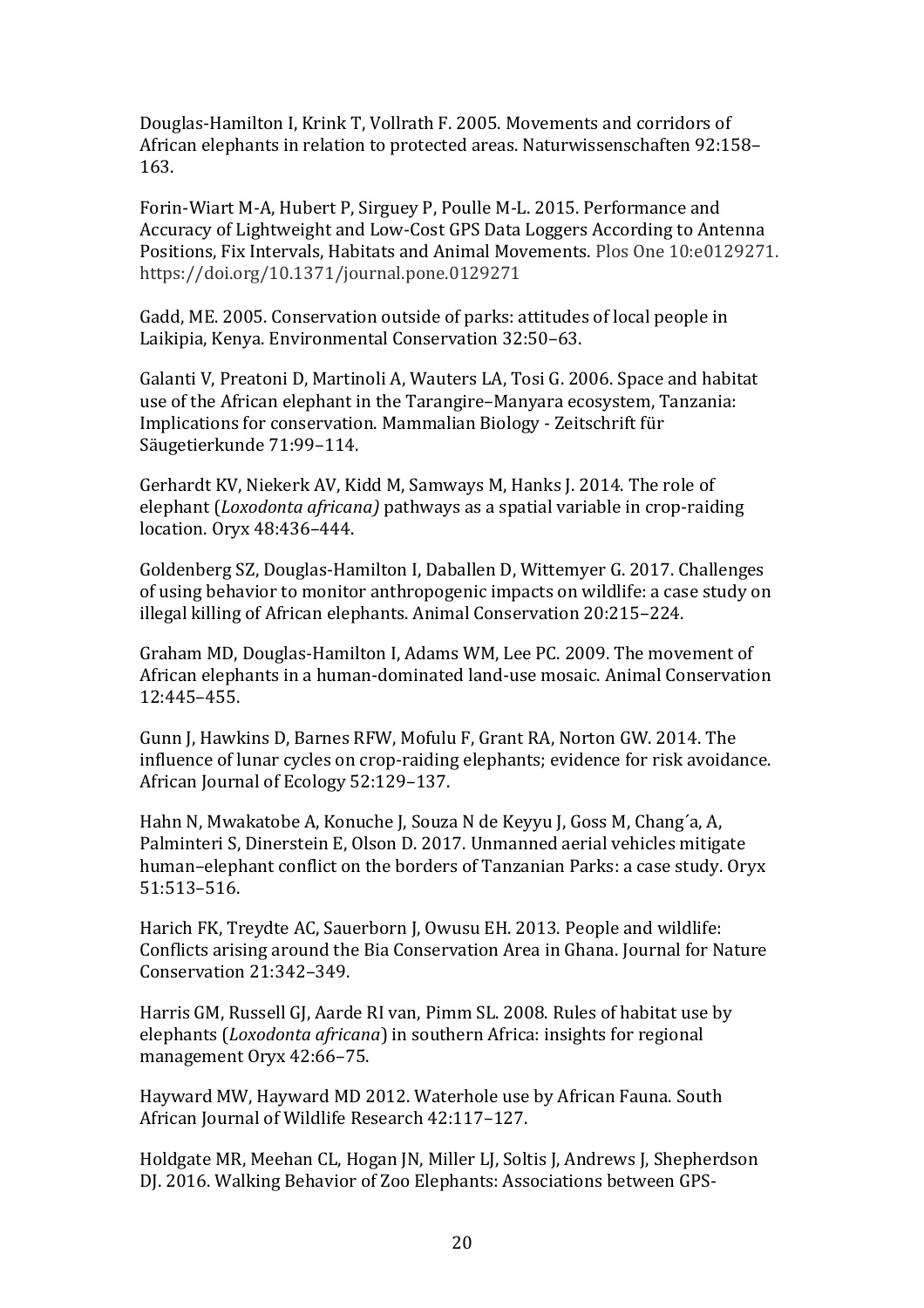Measured Daily Walking Distances and Environmental Factors, Social Factors, and Welfare Indicators. Plos One 11: e0150331. doi:10.1371/ journal.pone.0150331.

Ihwagi FW, Thouless C, Wang T, Skidmore AK., Omondi P, Douglas-Hamilton I. 2018. Night-day speed ratio of elephants as indicator of poaching levels. Ecological Indicators 84:38–44.

Ihwagi FW, Wang T, Wittemyer G, Skidmore AK, Toxopeus AG., Ngene S, King J, Worden J, Omondi P, Douglas-Hamilton I. 2015. Using Poaching Levels and Elephant Distribution to Assess the Conservation Efficacy of Private, Communal and Government Land in Northern Kenya. Plos One 10:e0139079. doi:10.1371/journal.pone.0139079.

Jachowski DS, Singh NJ. 2015. Toward a mechanistic understanding of animal migration: incorporating physiological measurements in the study of animal movement. Conservation Physiology 3:cov035: doi:10.1093/conphys/cov035.

Jones CG, Lawton JH, Shachak M. 1994. Organisms as Ecosystem Engineers. Oikos 69:373–386.

Joubert D. 2006. Hunting behaviour of lions (*Panthera leo*) on elephants (*Loxodonta africana*) in the Chobe National Park, Botswana. African Journal of Ecology 44:279–281.

Kikoti AP, Griffin CR, Pamphil L. 2010. Elephant use and conflict leads to Tanzania's first wildlife conservation corridor. Pachyderm 48:57–66.

King LE, Lawrence A, Douglas-Hamilton I, Vollrath F. 2009. Beehive fence deters crop-raiding elephants. African Journal of Ecology 47:131–137.

King LE, Soltis J, Douglas-Hamilton I, Savage A, Vollrath F. 2010. Bee Threat Elicits Alarm Call in African Elephants. Plos One 5:e10346. doi:10.1371/ journal.pone.0010346

Kohi EM, de Boer WF, Peel MJS, Slotow R, van der Waal C, Heitkönig IMA, Skidmore A, Prins HHT. 2011. African Elephants (*Loxodonta africana)* amplify browse heterogeneity in African savannah. Biotropica 43:711–721.

Kuhrt H, Bringmann A, Härtig W, Wibbelt G, Peichl L, Reichenbach A. 2017. The Retina of Asian and African Elephants: Comparison of Newborn and Adult. Brain, Behavior and Evolution 89:84–103.

Leggett K. 2009. Diurnal activity of the desert-dwelling elephants in northwestern Namibia. Pachyderm 45:20-33.

Lennox RJ, Chapman JM, Souliere CM, Tudorache C, Wikelski M, Metcalfe JD, Cooke SJ. 2016. Conservation physiology of animal migration. Conservation Physiology 4:cov072; doi:10.1093/conphys/cov072.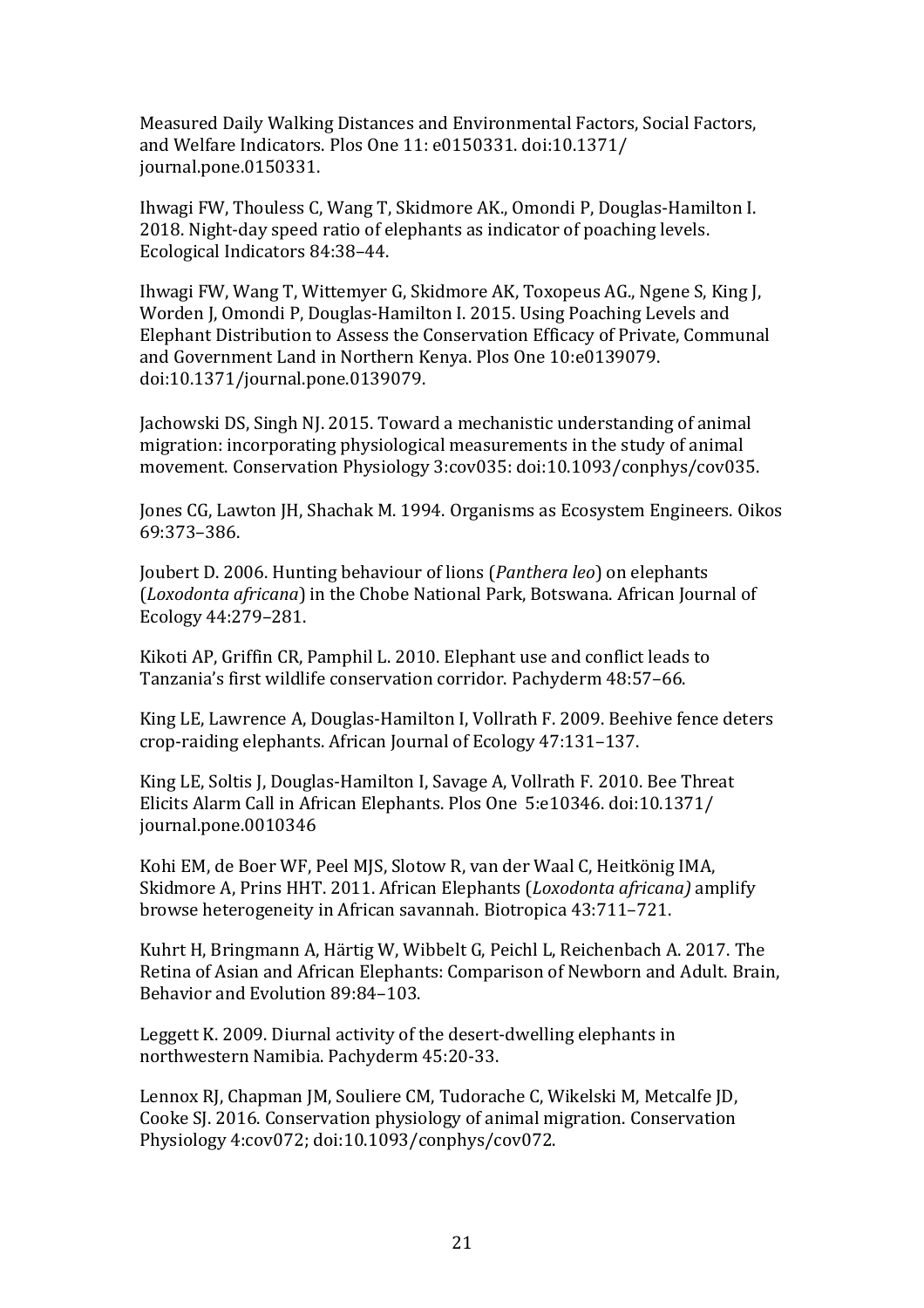Loarie SR, van Aarde RJ, Pimm SL. 2009 a. Elephant seasonal vegetation preferences across dry and wet savannas. Biological Conservation 142:3099– 3107.

Loarie SR, van Aarde RJ, Pimm SL. 2009 b. Fences and artificial water affect African savannah elephant movement patterns. Biological Conservation 142:3086–3098.

Loveridge AJ, Hunt JE, Murindagomo F, Macdonald DW. 2006. Influence of drought on predation of elephant (*Loxodonta africana*) calves by lions (*Panthera leo*) in an African wooded savannah. Journal of Zoology 270:523–530.

Madsen T, Shine R. 1996. Seasonal Migration of Predators and Prey -A Study of Pythons and Rats in Tropical Australia. Ecology 77:149–156.

Naughton-Treves L. 1998. Predicting Patterns of Crop Damage by Wildlife around Kibale National Park, Uganda. Conservation Biology 12:156–168.

O'Connor TG, Goodman PS, Clegg B. 2007. A functional hypothesis of the threat of local extirpation of woody plant species by elephant in Africa. Biological Conservation 136:329–345.

Ol Pejeta. 2017. WWW document: [https://www.olpejetaconservancy.org/wildlife/wildlife-habitats/elephants/.](https://www.olpejetaconservancy.org/wildlife/wildlife-habitats/elephants/) Accessed 2017-12-17.

Pettigrew JD, Bhagwandin A, Haagensen M, Manger PR. 2010. Visual Acuity and Heterogeneities of Retinal Ganglion Cell Densities and the Tapetum Lucidum of the African Elephant (*Loxodonta africana*). Brain, Behavior and Evolution 75:251–261.

Poole J. 1996. The African elephant. In: Kangwana K. (red.). Studying elephants, pp. 1-8. African wildlife foundation, Nairobi, Kenya.

Power RJ, Compion RXS. 2009 Lion predation on elephants in the Savuti, Chobe National Park, Botswana. African Zoology 44:36–44.

Pretorius Y, Stigter JD, de Boer WF, van Wieren SE, de Jong CB, de Knegt HJ, Grant CC, Heitkönig I, Knox N, Kohi E, Mwakiwa E, Peel MJS, Skidmore AK, Slotow R, van der Waal C, van Langevelde F, Prins HHT. 2012. Diet selection of African elephant over time shows changing optimization currency. Oikos 121:2110– 2120.

Purdon A, van Aarde RJ. 2017. Water provisioning in Kruger National Park alters elephant spatial utilisation patterns. Journal of Arid Environments 141:45–51.

Reconyx. 2013. WWW document: [http://images.reconyx.com/file/HyperFireManual.pdf.](http://images.reconyx.com/file/HyperFireManual.pdf) Accessed 2017-08-24.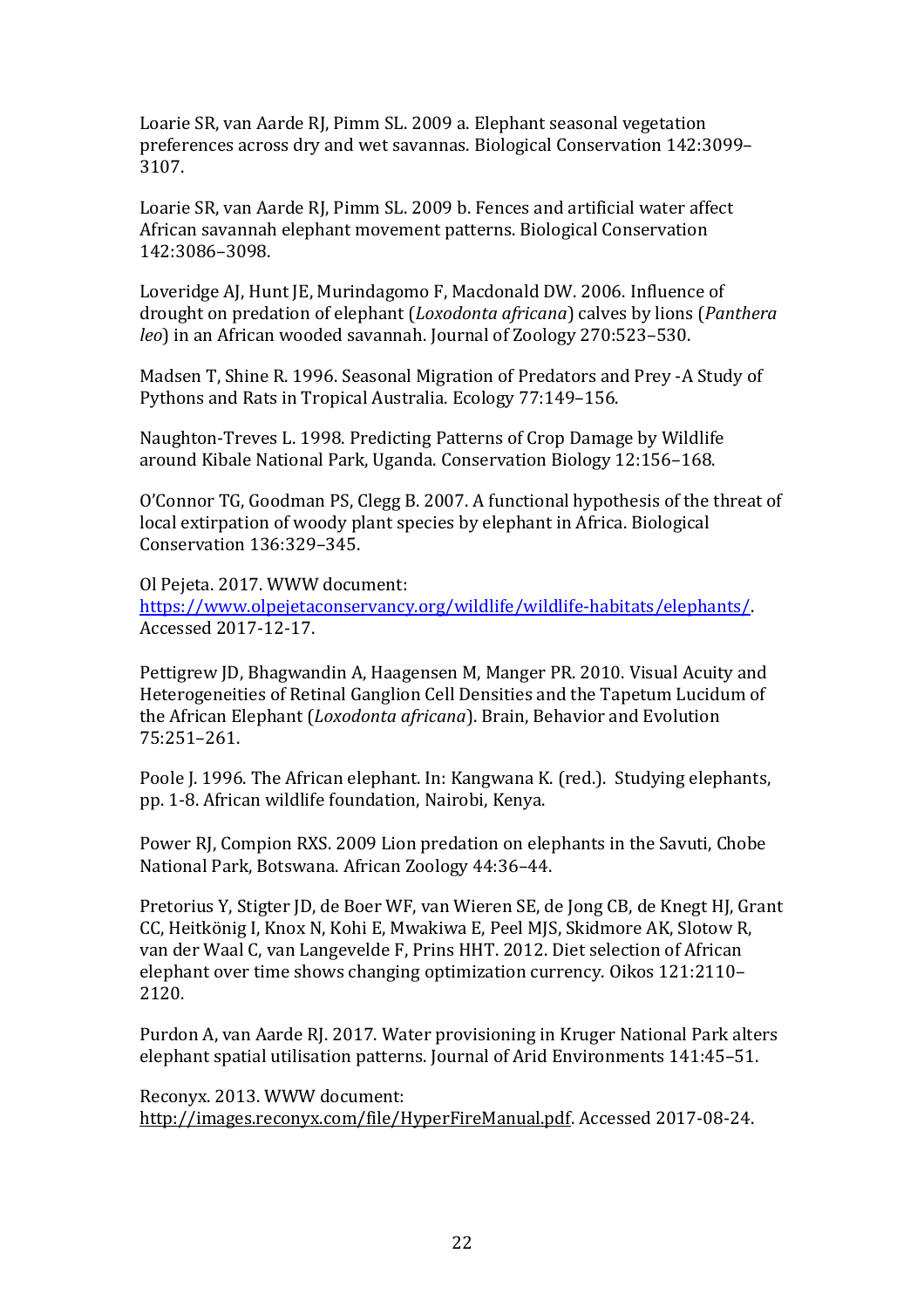Scheldrick D. 2015. WWW document: [https://www.thedodo.com/ivory](https://www.thedodo.com/ivory-poachers-are-not-the-only-humans-killing-elephants-1355722161.html)[poachers-are-not-the-only-humans-killing-elephants-1355722161.html.](https://www.thedodo.com/ivory-poachers-are-not-the-only-humans-killing-elephants-1355722161.html)  Accessed 2017-12-17.

Schulte BA. 2000. Social structure and helping behavior in captive elephants. Zoo Biology 19:447–459.

Shannon G, Mackey RL, Slotow R. 2013. Diet selection and seasonal dietary switch of a large sexually dimorphic herbivore. Acta Oecologica 46:48–55.

Shannon G, Matthews WS, Page BR, Parker GE, Smith RJ. 2009. The affects of artificial water availability on large herbivore ranging patterns in savanna habitats: a new approach based on modelling elephant path distributions. Diversity and Distributions. 15:776–783.

Shrader AM, Pimm SL, van Aarde RJ. 2010. Elephant survival, rainfall and the confounding effects of water provision and fences. Biodiversity and Conservation. 19:2235–2245.

Sitati NW, Walpole MJ, Leader-Williams N. 2005. Factors Affecting Susceptibility of Farms to Crop Raiding by African Elephants: Using a Predictive Model to Mitigate Conflict. Journal of Applied Ecology 42:1175–1182.

Smit IPJ, Grant CC, Whyte IJ. 2007. Elephants and water provision: what are the management links?. Diversity and Distributions 13:666–669.

Soltis J, King LE, Douglas-Hamilton I, Vollrath F, Savage A. 2014. African Elephant Alarm Calls Distinguish between Threats from Humans and Bees. Plos One 9:e89403. https://doi.org/10.1371/journal.pone.0089403.

Thouless CR, Sakwa J. 1995. Shocking elephants: Fences and crop raiders in Laikipia District, Kenya. Biological Conservation 72:99–107.

Valeix M, Chamaillé-Jammes S, Fritz H. 2007. Interference Competition and Temporal Niche Shifts: Elephants and Herbivore Communities at Waterholes. Oecologia 153:739–748.

Verlinden A, Gavor IKN. 1998. Satellite tracking of elephants in northern Botswana. African Journal of Ecology 36:105-116.

Vogel SM, Henley MD, Rode SC, van de Vyver D, Meares KF, Simmons G, de Boer WF. 2014. Elephant (*Loxodonta africana*) impact on trees used by nesting vultures and raptors in South Africa. African Journal of Ecology 52:458–465.

Vollrath F, Douglas-Hamilton I. 2002. African bees to control African elephants. Naturwissenschaften 89:508–511.

Wall J, Wittemyer G, Klinkenberg B, LeMay V, Douglas-Hamilton I. 2013. Characterizing properties and drivers of long distance movements by elephants (*Loxodonta africana*) in the Gourma, Mali. Biological Conservation 157:60–68.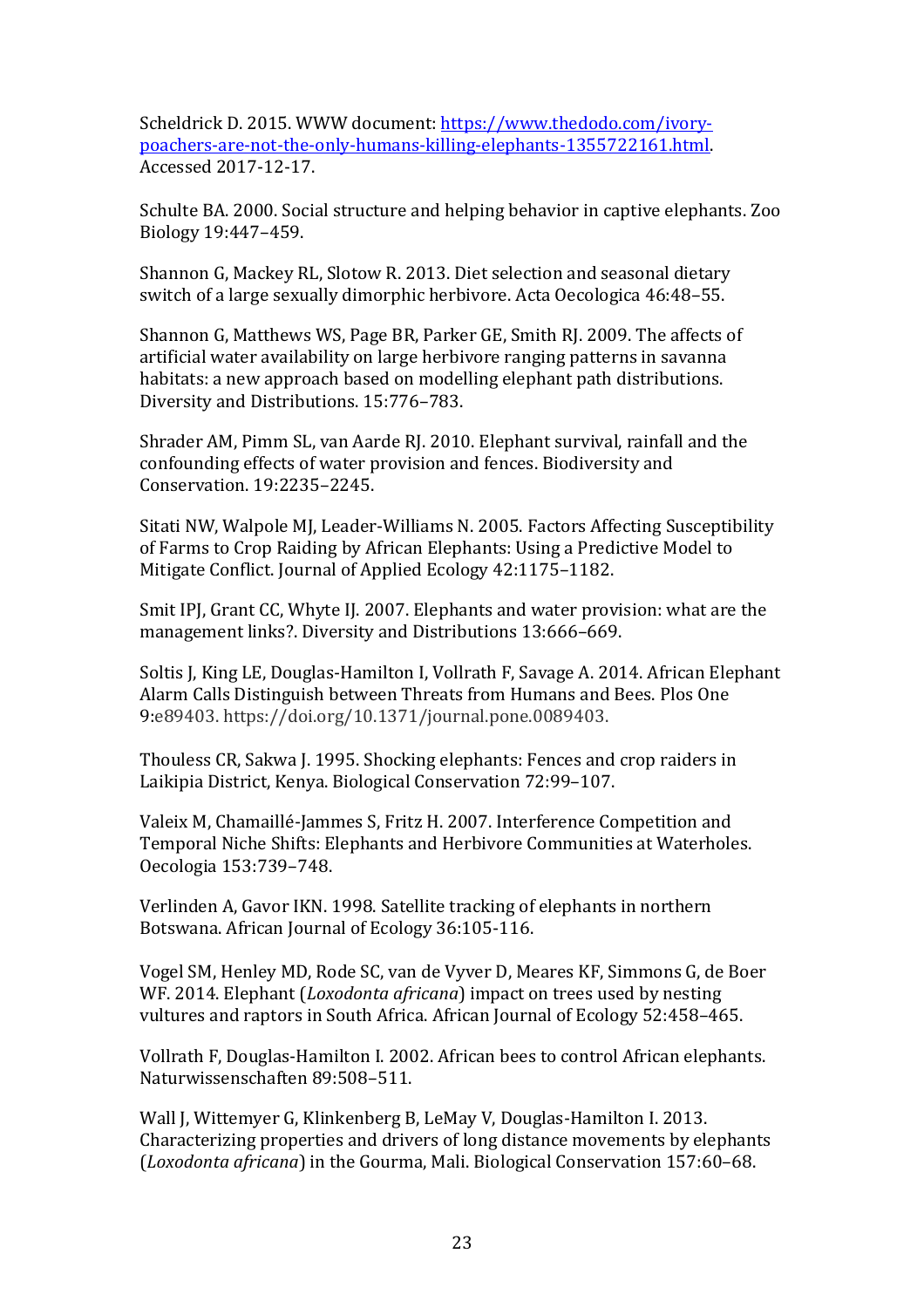Wittemyer G, Daballen D, Rasmussen H, Kahindi O, Douglas-Hamilton I. 2005. Demographic status of elephants in the Samburu and Buffalo Springs National Reserves, Kenya. African Journal of Ecology 43:44–47.

Wittemyer G, Getz WM, Vollrath F, Douglas-Hamilton I. 2007. Social dominance, seasonal movements, and spatial segregation in African elephants: a contribution to conservation behavior. Behavioral Ecology and Sociobiology 61:1919–1931.

WWF. 2017. WWW document: [https://www.worldwildlife.org/species/african](https://www.worldwildlife.org/species/african-elephant)[elephant#.](https://www.worldwildlife.org/species/african-elephant) Accessed 2017-12-18.

Yokoyama S, Takenaka N, Agnew DW, Shoshani J. 2005. Elephants and Human Color-Blind Deuteranopes Have Identical Sets of Visual Pigments. Genetics. 170:335–344.